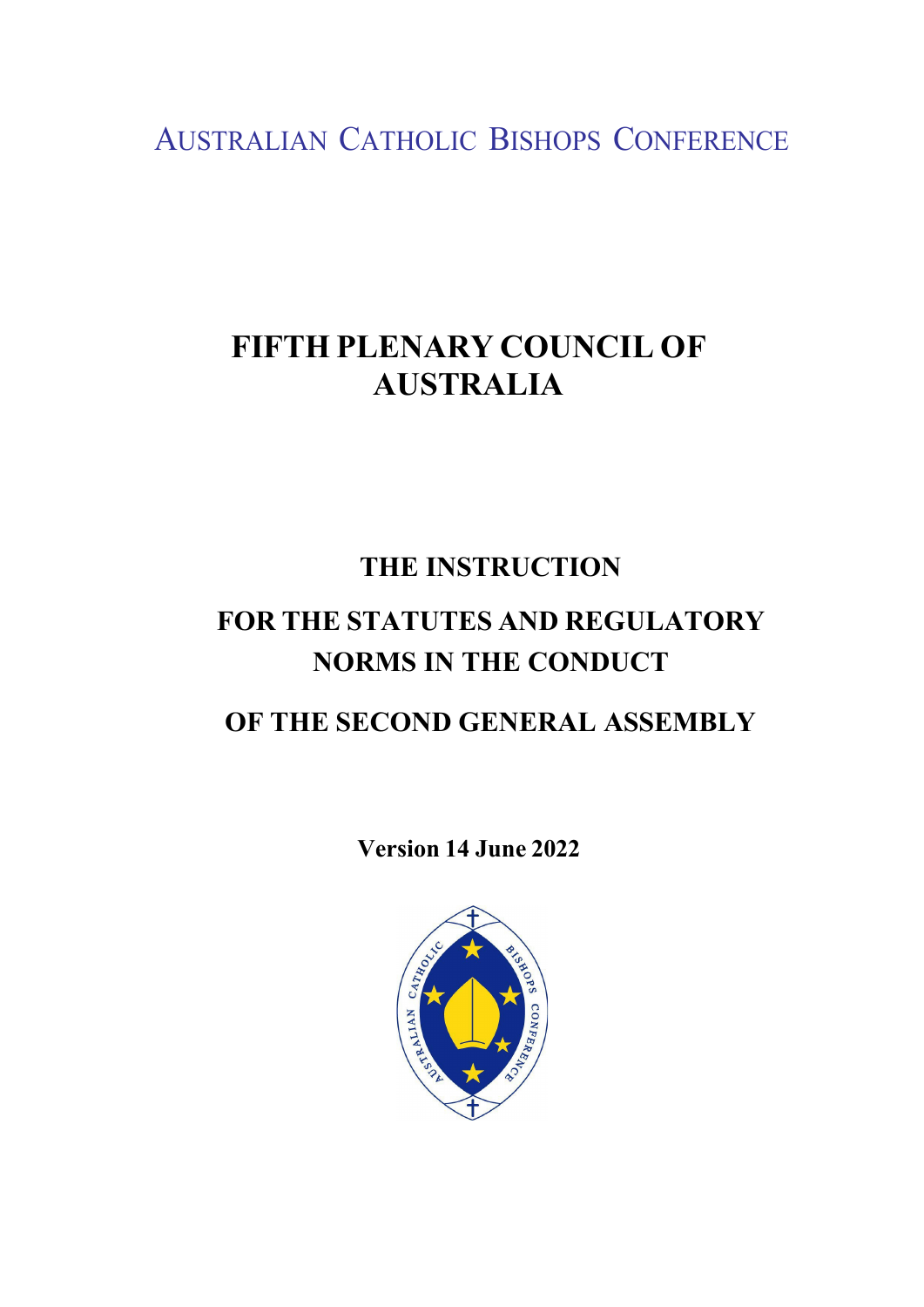#### **INTRODUCTION**

In accord with Article 22 of the Statutes and Regulatory Norms of the Fifth Plenary Council of Australia, the plenary assembly may adopt procedures and processes that assist it in dealing with the agenda.

For the effective conduct of the Second General Assembly of the Plenary Council and for the benefit of the plenary assembly, an Instruction is provided at the service of the Statutes and Regulatory Norms of the Plenary Council, in accord with Canon 34 §1:

Instructions which set out the provisions of a law and develop the manner in which it is to be put into effect, are given for the benefit of those whose duty it is to execute the law, and then bind them in the executing the law. Those who have executive power may, within the limits of their competence, lawfully publish such instructions.

This Instruction, published within the executive power of the President of the Plenary Council, seeks to ensure the harmony between the synodal processes of discernment of the journey of the Plenary Council and the requirements of the Statutes and Regulatory Norms which remain unchanged but by the Instruction applied to the program of the Second General Assembly. In such manner processes and procedures may benefit with alignment.

The Second General Assembly of the Fifth Plenary Council of Australia comes at a specific point in the entire journey of the Council which from its outset has been both underscored and sustained by spiritual discernment. The processes of listening, inquiry, and discernment have been the currency of the plenary journey leading up to the First General Assembly in October 2021 and subsequent to that occasion. The journey has required members to engage such discernment so that the Second General Assembly may provide the Church in Australia with clear purpose and direction so that the mandate of the Plenary Council may be fulfilled as detailed in Article 1 of the Statutes and Regulatory Norms of the Fifth Plenary Council of Australia, namely to determine:

- **first, what seems opportune for an increase of faith;**
- second, for the ordering of common pastoral action; and
- third, for the direction of morals and for the preservation, introduction, and defense of a common ecclesiastical discipline.

The Second General Assembly represents the stage of the plenary journey at which members move beyond personal aspiration and now make those decisions that call forth the Church in Australia to future possibility and mission.

This procedural Instruction is published at the service of this historic moment. Endorsed by the Australian Catholic Bishops Conference

May 2022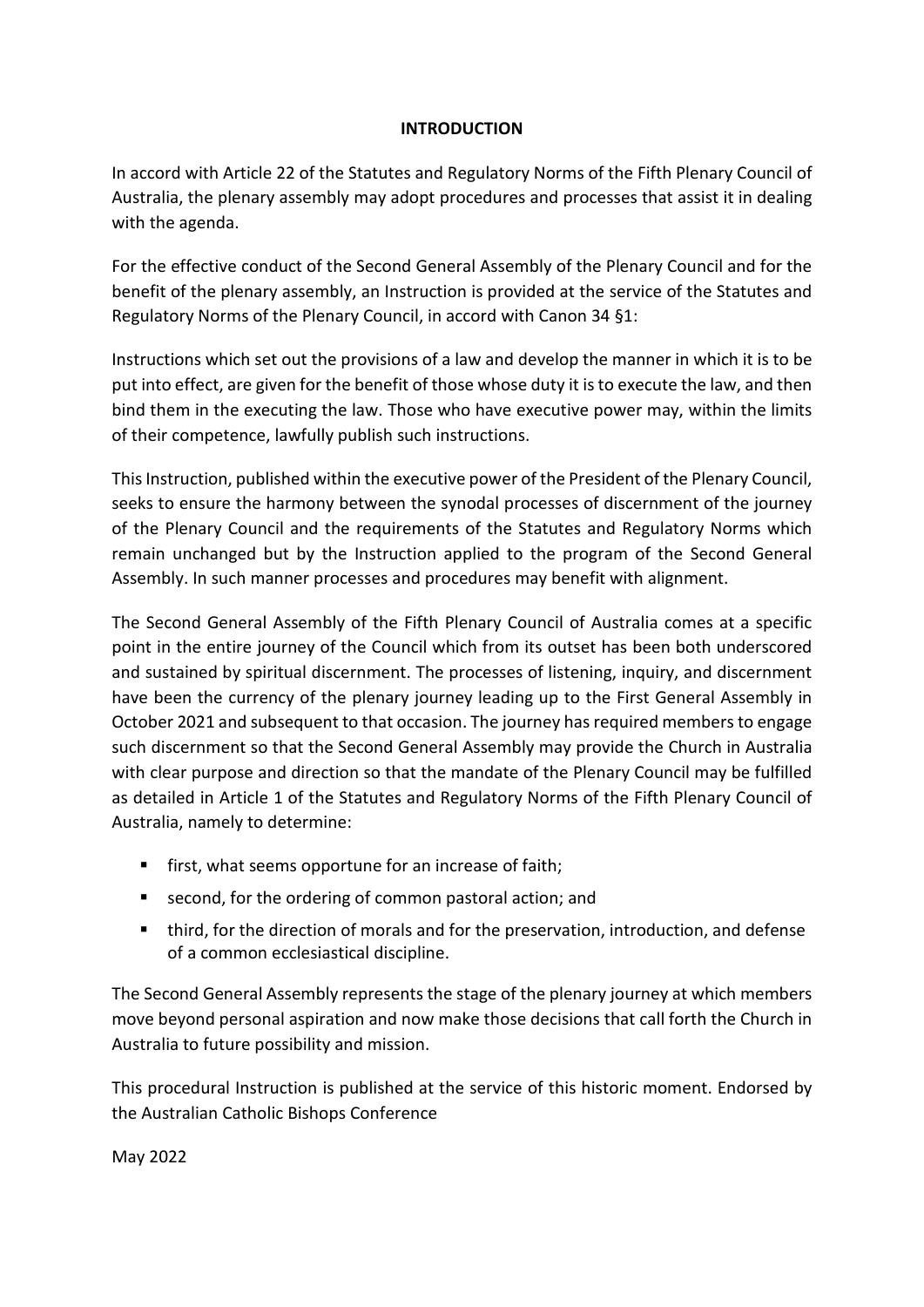

Australian Catholic Bishops Conference Bishops Commission for the Plenary Council

> Archbishop Timothy Costelloe SDB President

#### **MOST REVEREND TIMOTHY COSTELLOE SDB PRESIDENT OF THE FIFTH PLENARY COUNCIL OF AUSTRALIA**

#### **DECREE FOR THE IMPLEMENTATION OF AN INSTRUCTION TO THE STATUTES AND REGULATORY NORMS (cf Canon 34 §1)**

In accord with Article 22 of the Statutes and Regulatory Norms of the Fifth Plenary Council of Australia, and after due consultation and prayerful reflection, and upon endorsement of the Australian Catholic Bishops Conference, I hereby issue the following Instruction for the effective conduct of the Second General Assembly of the Plenary Council (3-9 July 2022) and for the benefit of the plenary assembly.

This Instruction seeks to ensure the harmony between the synodal processes of discernment of the journey of the Plenary Council and the requirements of the Statutes and Regulatory Norms which remain unchanged but, which by the Instruction, are applied to the program of the Second General Assembly. In such manner processes and procedures may benefit with alignment.

This Decree takes effect as from 30 May 2022.

Given at the Chancery of the Archdiocese of Perth on this day, 30 May of the Year of Our Lord 2022.

Timothy Gotella sob.

**Most Rev Timothy Costelloe SDB President**

Jennifer Lazberger **Notary**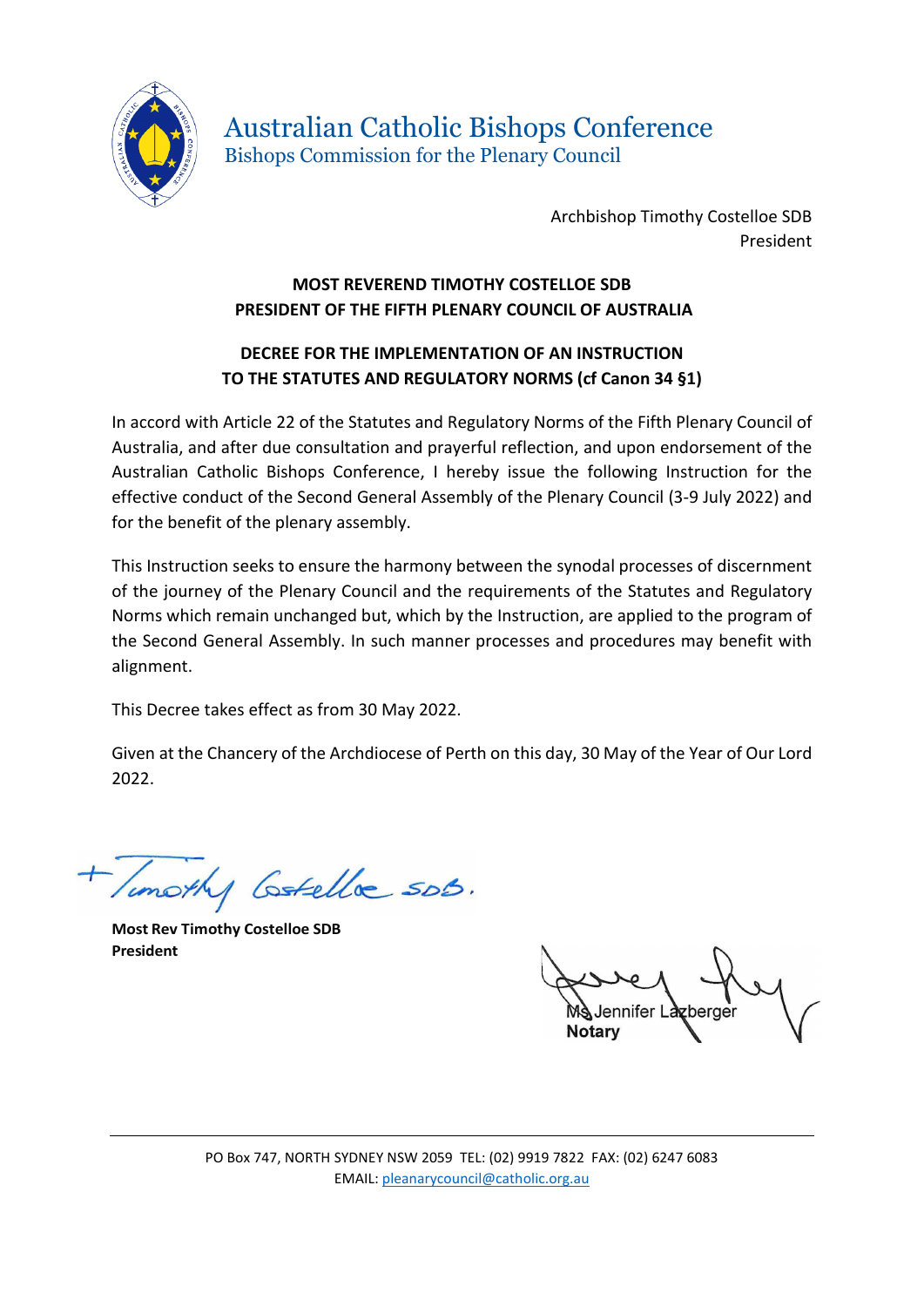#### **CHAPTER TWO OF THE STATUTES OFFICERS AND ENTITIESOF THE PLENARY COUNCIL**

The Fifth Plenary Council of Australia has commenced and is now in session, the First General Assembly having been conducted virtually 3-10 October 2021, the Second General Assembly to be conducted in person 4-9 July at St Mary's College in Sydney.

The preparatory work for the commencement of the Plenary Council has been immense, involving the remarkable contribution of a Facilitation Team which has navigated the journey towards the First General Assembly through various processes and stages.

With the commencement of the Plenary Council the Statutes and Regulatory Norms of the convocation (cf canon 94 and 95) (the Statutes) are in implementation and in accord with Article 3 (ii) of the Statutes.

The following Instruction (shaded in amber) has been approved so that:

- The Plenary Council is conducted in accord with its Statutes.
- **The organisation of the preparation towards the Second General Assembly has** clarity in respect to the change of roles, responsibilities, and reporting appropriate to the Assembly.

#### **Australian Catholic Bishops Conference (Conference)**

In accord with Articles 1 and 2 of the Statutes.

#### **Bishops Commission for the Plenary Council (Commission)**

In accord with the Mandate of the Commission, effective 1 January 2020 and in accord with Article 3 of the Statutes, the Commission advises Conference on issues that arise from the Steering Committee. The Commission:

- **EXTER** Clarifies and communicates the purpose of the Plenary Council with reference to the provisions of law and intent of Conference;
- **Provides advice to Conference regarding methods of consultation and participation** in the preparatory stage (Article 3 (ii) of the Statutes);
- Collaborates with the Canonical Committee to research the canonical norms for the Plenary Council so that the Canonical Committee might advise the President of the Plenary Council in regards to the same (cf Article 11);
- Fosters synodality in the preparation and celebration of the Plenary Council.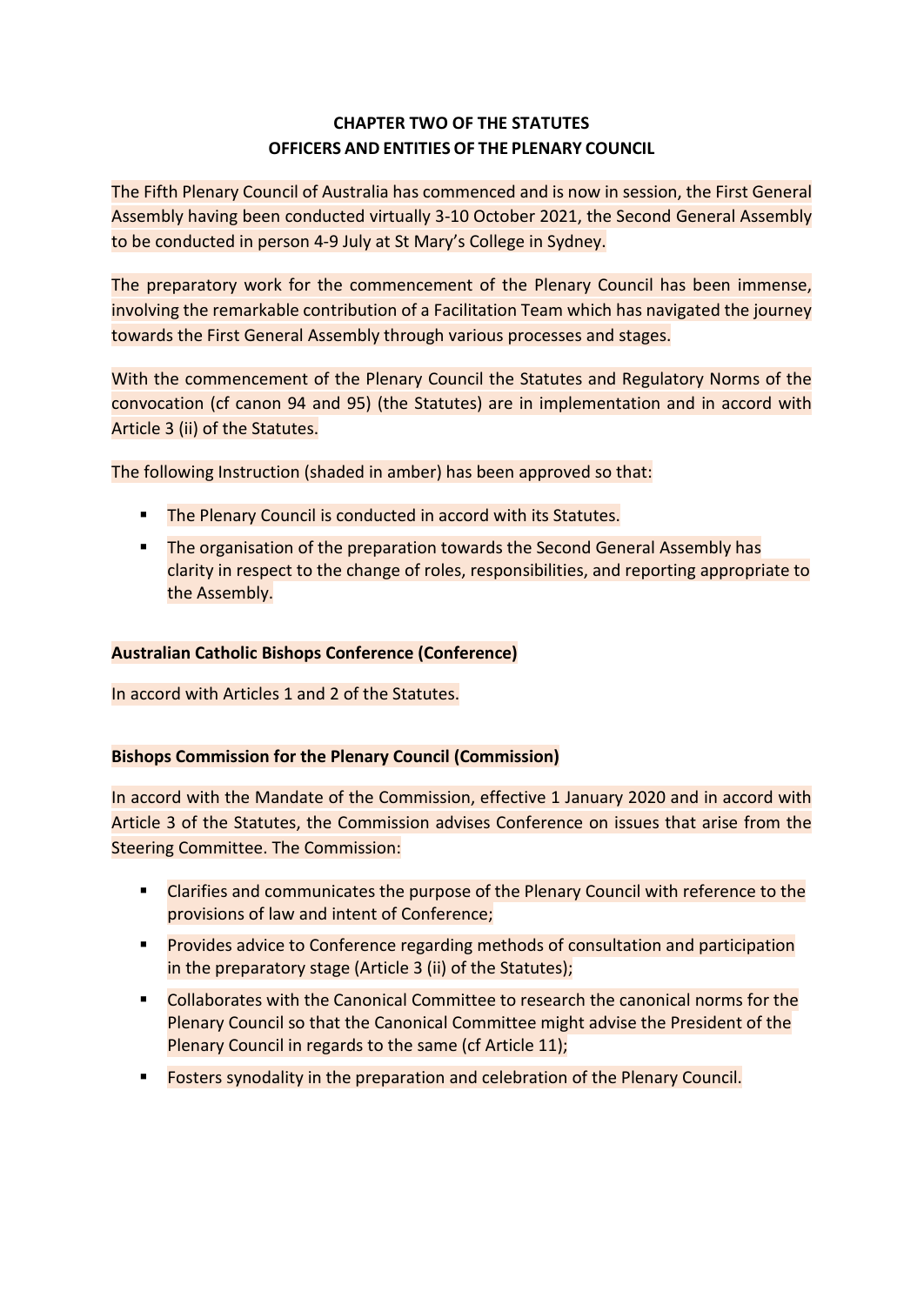#### **Article 5: Plenary Assembly**

The plenary assembly is comprised of all Plenary Council members who are duly acknowledged as such during the opening session (Can. 443 §1 - §4).

#### **Article 6: President of the Plenary Council**

The President of the Plenary Council shall be a diocesan bishop elected by the Australian Catholic Bishops Conference. He is confirmed in that office by the Supreme Pontiff (Can. 441, 3°).

The President presides over the entire proceedings of the Plenary Council. He presides personally over the opening of the Plenary Council, the adjournment and resumption of the two general assemblies, and the closing of the Plenary Council.

The President may intervene during sittings of the plenary assembly if doing so appears necessary or useful.

If the President is unable to attend any sitting of the plenary assembly, his office shall be exercised by the Vice President.

The President of the Plenary Council is Archbishop Timothy Costelloe SDB.

#### **Article 7: Vice President of the Plenary Council**

The Vice President of the Plenary Council shall be a diocesan bishop elected by the Australian Catholic Bishops Conference.

The Vice President shall act in the place of the President whenever necessary.

The Vice President of the Plenary Council is Bishop Shane Mackinlay.

#### **Article 8: Secretary of the Plenary Council**

The Secretary of the Plenary Council shall be elected by the Australian Catholic Bishops Conference.

The Secretary shall have responsibility for all of the documentation of the Plenary Council, including its Acts, Decrees and archival records. The Secretary shall assist the chairpersons in fulfilling their responsibilities and shall direct the work of the secretariat staff.

In accord with Articles 8 and 9 of the Statutes, the Secretary is appointed by Conference. Conference has also appointed an Adjunct Secretary to assist. The role of the Secretary and Adjunct Secretary, supported by the secretariat, is to: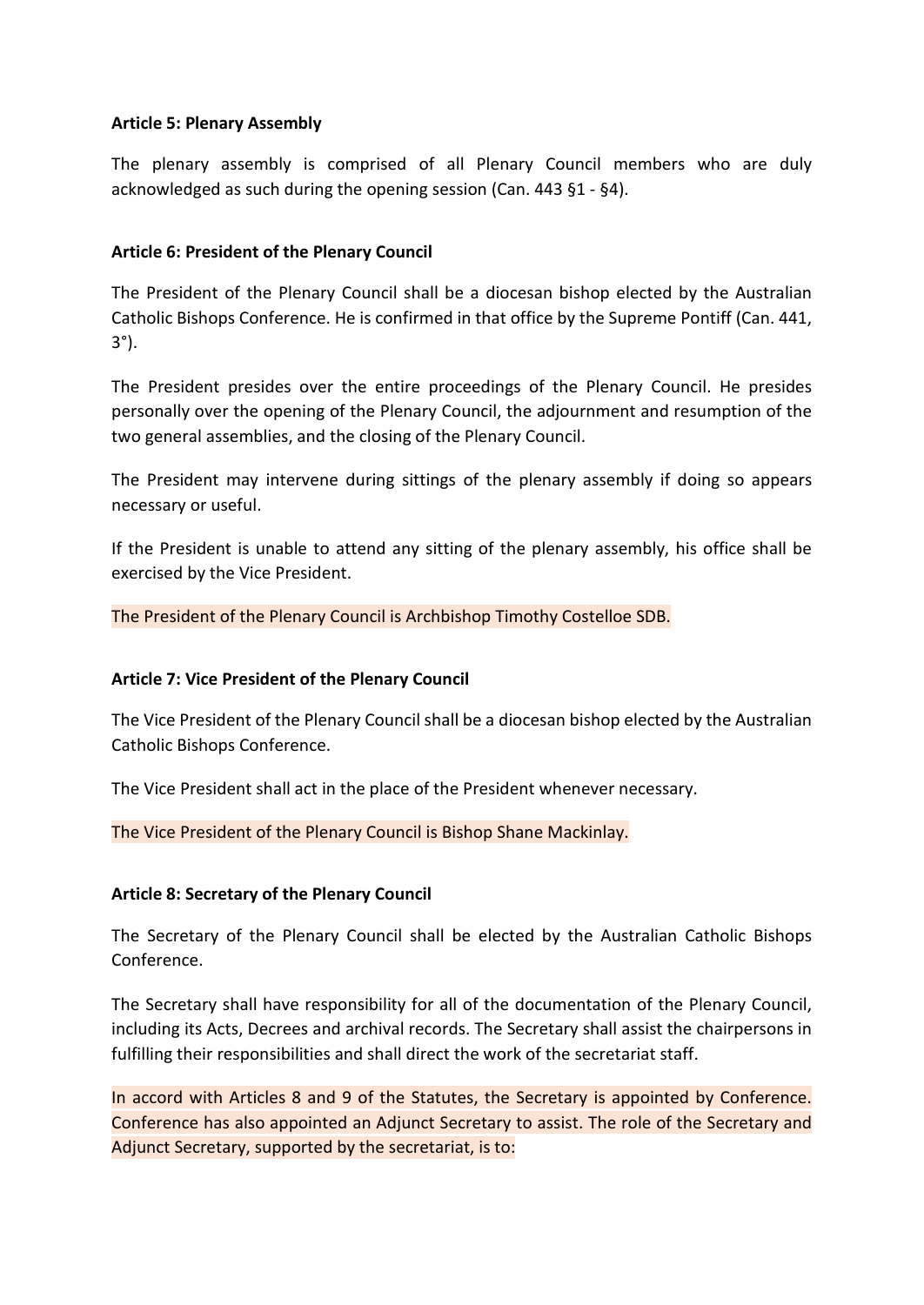- **Act as Executive Officer of the Steering Committee, in accord with Article 14 of the** Statutes, ensuring Minutes and the circulation of papers, assisted by the Facilitation Team.
- Develop, implement, and manage all matters pertaining to the documentation of the Plenary Council.
- **Direct the work of the secretariat, in accord with Articles 8 and 9 of the Statutes.**
- Oversight the Memorandum of Understanding and Protocol between Conference and Catholic Education Western Australia (CEWA) for the exchange and transmission of data relating to the Plenary Council.
- **Ensure that all Minutes and Papers related to the Commission, the Steering** Committee, and other committees are uploaded onto the Conference server.
- **Prepare and facilitate official correspondence pertaining to the conduct of the** Plenary Council for the President and Vice President.
- Assist the chairpersons of the Assembly in fulfilling their responsibilities, in accord with Article 8 of the Statutes.
- **Exercise those responsibilities in the Assemblies pertinent to the role, cf.:** 
	- o Article 18: Record names and titles of those present and those prevented from attending.
	- o Article 22 (iii): The formulation of the Minutes.
	- o Article 23 (ii): Receive from the Drafting Committee any motion that requires resolution, and receive any amendments to motions.
	- o Article 24 (vi): Receive motions to reconsider a vote already taken in order to be submitted to the Steering Committee.
- **EXTEM** Meetings of the Coordinating Committee for the conduct of the Assembly
- Liaise with the Drafting Committee for the receipt of motions and the amendments to motions.
- $\blacksquare$  On the floor of the assembly, to amend the motion on the basis of those amendments voted by the assembly prior to the vote of the final motion.
- **Under the direction of the President, liaise with the Voting Officer (the Scrutineer** designated with oversight of the Scrutineers), in accord with Article 13 of the Statutes.
- Consult the Canonical Committee in respect to issues of law and the interpretation of the Statutes.
- **The Secretary of the Plenary Council is Fr David Ranson**
- **The Adjunct Secretary of the Plenary Council is Dr Trudy Dantis.**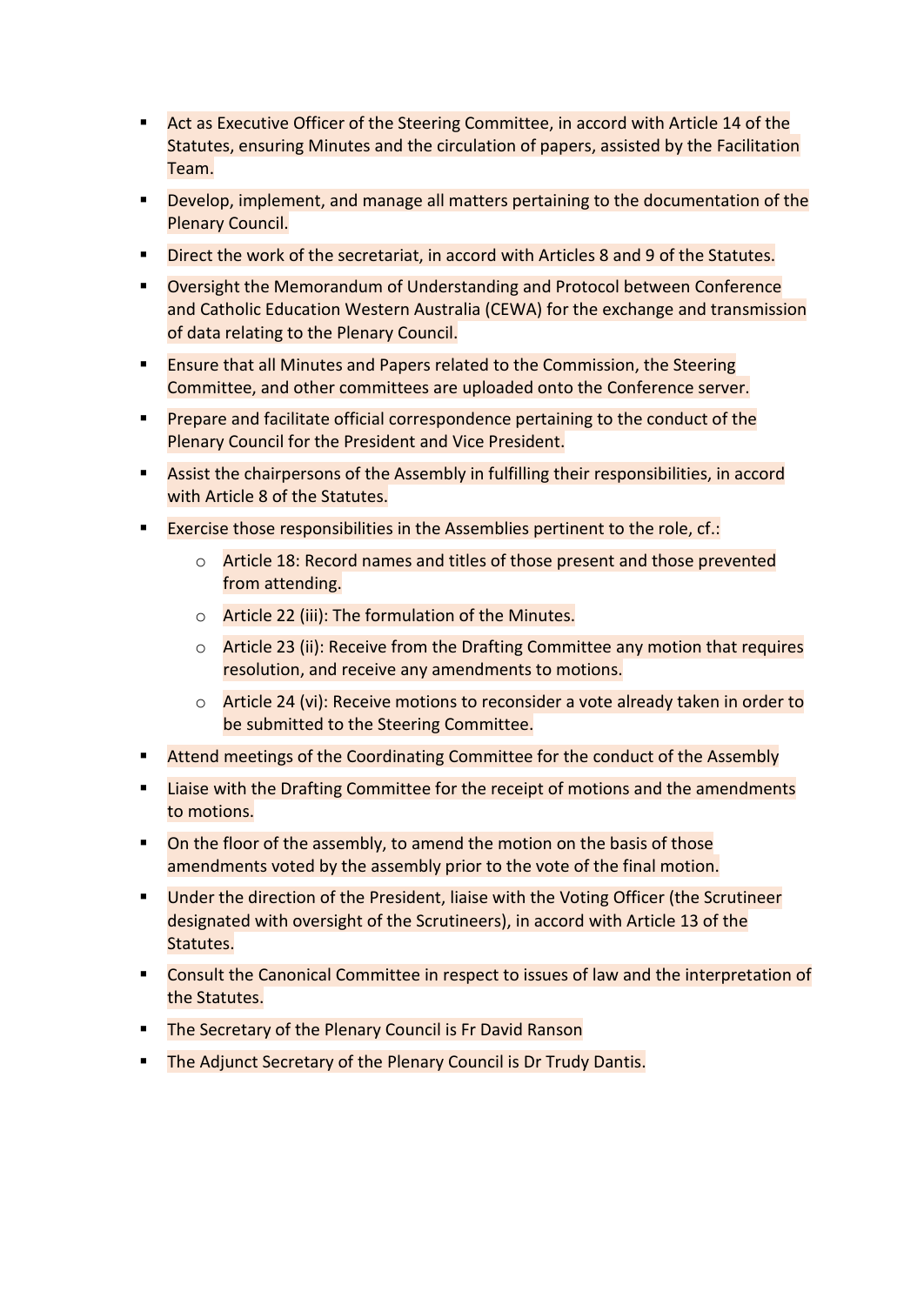#### **Article 9: Secretariat**

The secretariat shall be comprised of the Secretary and several recorders and assistants who shall support the work of the Plenary Council by taking a record of its deliberations, preparing minutes, receiving written resolutions and submissions, and assembling the Acts.

The secretariat is comprised of the following:

- **Fr David Ranson (Diocese of Broken Bay), Secretary**
- **Trudy Dantis (ACBC), Adjunct Secretary**
- **Rev James Arblaster (Diocese of Wollongong)**
- **Rev Tim Grauel (Archdiocese of Adelaide)**
- Anita Grzeszkiewicz (ACBC)
- **E** Kym Newman (Archdiocese of Sydney)
- **Joanne Pardoe (ACBC)**
- **Peter Wilkinson (Archdiocese of Melbourne)**
- **Louise Zavone (ACBC)**
- **Fr Peter Zwaans (Archdiocese of Adelaide)**

#### **Article 10: Chairpersons of the Plenary Assembly**

The chairpersons of the Plenary Council shall be proposed from among the members of the Council by the Bishops Commission for the Plenary Council, and confirmed by the Australian Catholic Bishops Conference. Those elected shall include laity, religious and clerics. There shall be no fewer than five and no more than eight chairpersons.

In each session of the Plenary Council, the chairperson directs and moderates all discussions and interventions. The chairperson ensures that the rules of procedure and process are observed and resolves any procedural or process problems that might arise during a sitting. If challenged, a chairperson's decisions are subject to confirmation by the President.

If a chairperson wishes to participate in the discussion of a particular matter, another chairperson must temporarily direct and moderate that part of the discussion.

For the Second General Assembly, the chairpersons, meeting during lunch each day, are:

- **Sr Monica Cavanagh RSJ**
- Ms Jacinta Collins
- Ms Nichola Mardon
- **Fr Tom McDonough CP**
- **Br Paul O'Keeffe FSP**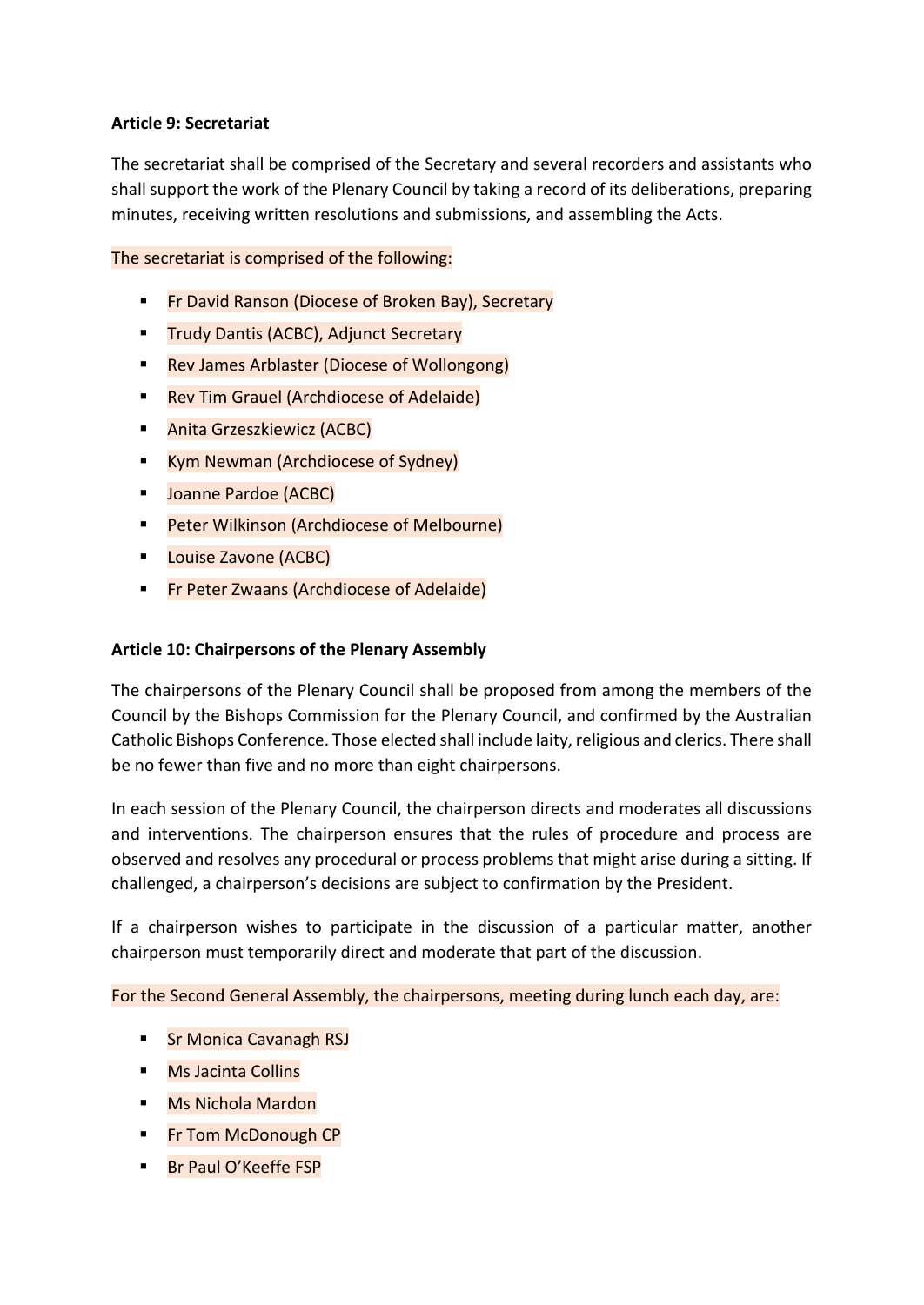**Ms Theresa Simon** 

#### **Article 11: Canonical Committee**

The Canonical Committee of the Plenary Council shall be proposed by the Bishops Commission for the Plenary Council and confirmed by the Australian Catholic Bishops Conference. It shall have no more than five members, who are experts in canon law, at least two of whom are bishops. It may include canonists who are not members of the Plenary Council. One of the bishop members shall be appointed by the Bishops Conference to chair the Committee.

The Canonical Committee is to be consulted whenever a question of the interpretation of the law of the Church arises. It is to advise on any resolution that has canonical implications or outcomes that are binding. It may freely raise concerns pertaining to the work of the Plenary Council in relation to the law of the Church.

The Canonical Committee shall be consulted by the President of the Plenary Council in matters pertaining to the interpretation of these Statutes and Regulatory Norms.

During the Second General Assembly, the Canonical Committee will meet at the following times: During lunch each day – Monday to Friday.

#### **Article 12: Drafting Committee**

The Drafting Committee of the Plenary Council shall be proposed by the Bishops Commission for the Plenary Council and confirmed by the Australian Catholic Bishops Conference. It shall have no more than five members, at least two of whom are bishops. It may include theological advisors and consultants who are not members of the Plenary Council. One of the members shall be appointed by the Bishops Conference to chair the Committee.

The Drafting Committee is responsible for preparing the resolutions for consultative or deliberative vote, preparing new papers and amending papers already prepared as may be required, and reviewing other documents as may be referred by the plenary assembly or the President of the Plenary Council.

During the Second General Assembly, the Drafting Committee will meet at the following times: During lunch each day – Monday to Friday.

#### **Article 13: Scrutineers**

Eight Scrutineers from among the members of the Plenary Council shall be appointed by the Bishops Commission for the Plenary Council, which will also nominate one of these Scrutineers to oversee their role during plenary assembly sessions.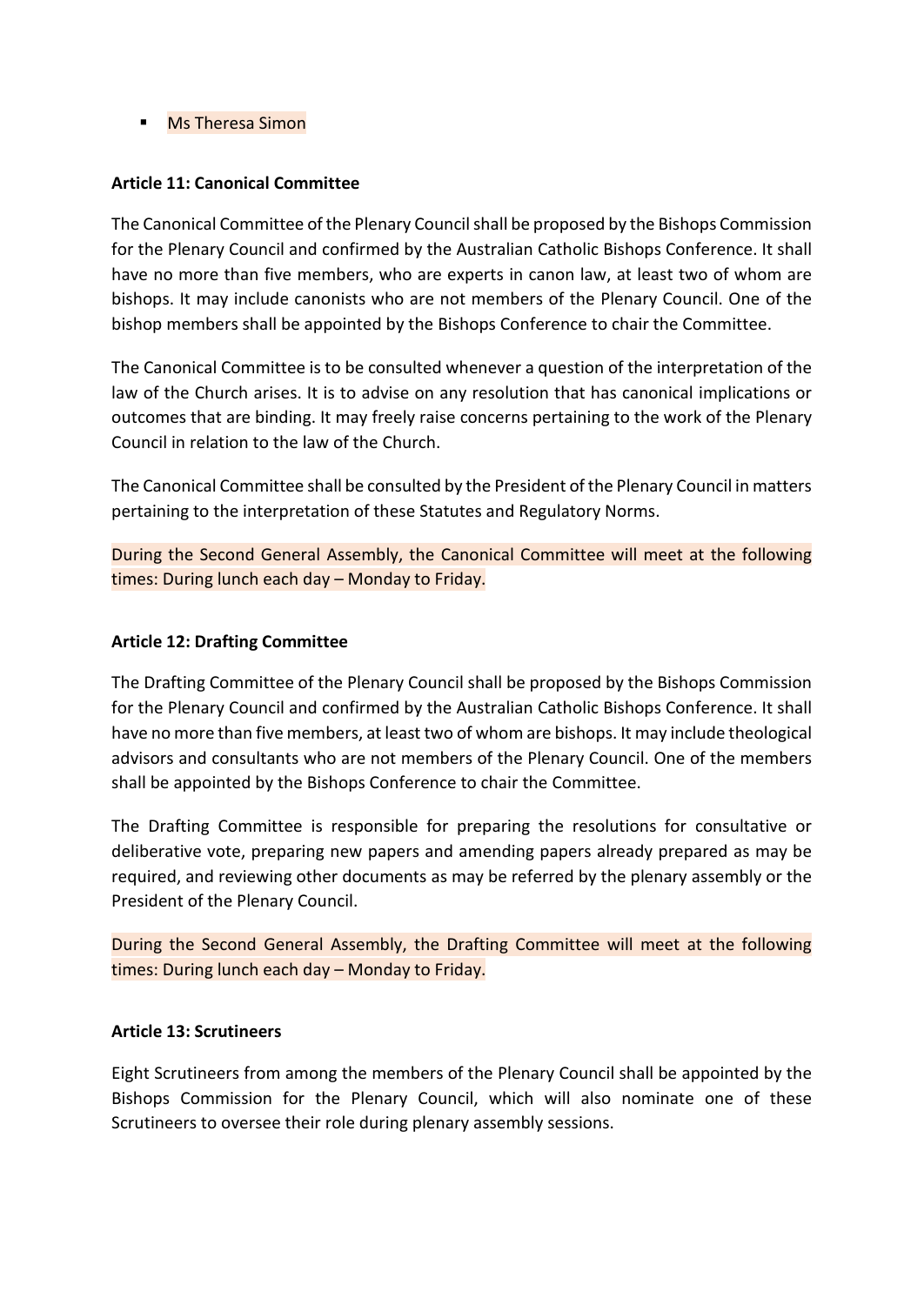This shall include the management of any digital form of voting, distribution and collection of voting papers, counting of votes, reading of results to the plenary assembly, and destruction of all voting papers following the conclusion of a vote.

The Scrutineers are also the official counters of any other form of vote taken during a plenary assembly.

With the President, the Scrutineers are to confirm in writing the results of all votes taken during a plenary assembly.

The Scrutineers are drawn from the following members:

- **Ms Helen Belcher (Diocese of Maitland-Newcastle)**
- **Ms Virginia Bourke (Catholic Health Australia)**
- **Mr Daniel De La Motte (Archdiocese of Hobart)**
- **Sr Melissa Dwyer FDCC (Congregational Leader)**
- **E** Major Gavin Keating (Military Ordinariate)
- **Ms Clalia Mar (Diocese of Darwin)**
- **Fr Dean Marin (Archdiocese of Adelaide)**
- **Ms Gemma Thomson (Archdiocese of Perth)**

Prof John Warhurst (Archdiocese of Canberra and Goulburn)

The Bishops Commission for the Plenary Council will appoint one Scrutineer as Voting Officer with responsibility for the integrity of all ballots conducted during the Second General Assembly. The counting of votes will be done by allocated Scrutineers and the results verified by the Voting Officer who will report the results of each ballot directly and in writing to the chairperson of the plenary session in which the ballot is conducted.

#### **Article 14: Steering Committee**

A Steering Committee, with the President and the Secretary of the Plenary Council ex officio members, shall be nominated by the Bishops Commission for the Plenary Council and confirmed by the Australian Catholic Bishops Conference. The appointment of one of the members to chair the Steering Committee shall be made in the same manner.

Having received from the Bishops Conference the agenda for the Plenary Council, the Steering Committee shall prepare the program for the two general assemblies of the Plenary Council. This shall include managing the agenda throughout each of the general assemblies, ordering the agenda for each plenary assembly session, choosing the chairperson for each session, and receiving from the Secretary any relevant papers.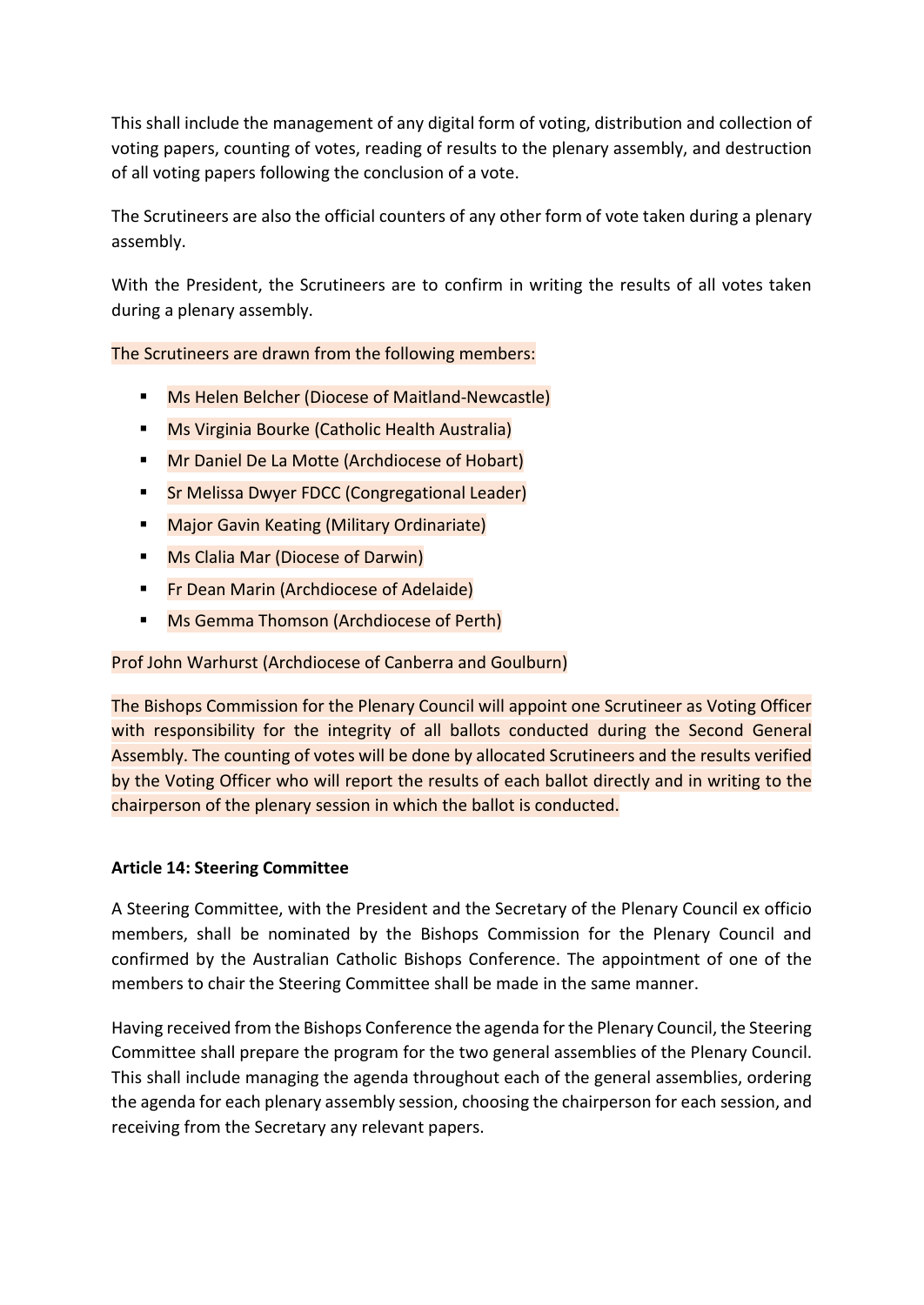The Steering Committee shall meet at least once daily during the two sessions of the Plenary Council. It shall invite to these meetings the chairpersons chosen for the plenary assembly sessions of the following day, along with other officers or members of the Plenary Council, and others who may be called upon for their expertise to assist the work of the Plenary Council.

#### It is for the Steering Committee to:

- Manage the agenda of the assemblies, in accord with Article 22 (ii) of the Statutes.
- **Order the agenda for each session of the assemblies.**
- Choose the chairperson for each session, in accord with Article 14 of the Statutes.
- Receive from the Secretary, appointed in accord with Articles 8 and 9 of the Statutes, any relevant papers.

The mandate of the Steering Committee changes roles, responsibilities, and reporting prior to the conduct of the First General Assembly. In accord with Article 3 of the Statutes, it is important to distinguish between the three stages of the Plenary Council – preparation, celebration, and implementation and, consequently, to adapt roles, responsibilities, and reporting appropriate to each stage.

Subject to the oversight and approval of the Commission, the Steering Committee meets monthly to provide direction to the Plenary Council. The Steering Committee reports to the Commission which refers matters to Conference for determination. The Steering Committee establishes the program and manages the agenda for the general assemblies, including allocating chairpersons for each session from the pool of persons appointed by the Conference.

#### The membership of the Steering Committee is:

- Bishop Shane Mackinlay (Chair)
- Archbishop Timothy Costelloe SDB (President, ex officio)
- **Fr David Ranson (Secretary, ex officio, Executive Officer)**
- **E** Archbishop Mark Coleridge
- **Br Ian Cribb SJ (Facilitation Team)**
- **Ms Monica Doumit (Eastern Churches)**
- **Sr Patty Fawkner SGS (Congregational Leader)**
- **F** Archbishop Anthony Fisher OP

#### In attendance:

- **F** Sr Marion Gambin RSJ, Acting Plenary Council Facilitator
- **P** Dr Trudy Dantis, Adjunct Secretary of the Plenary Council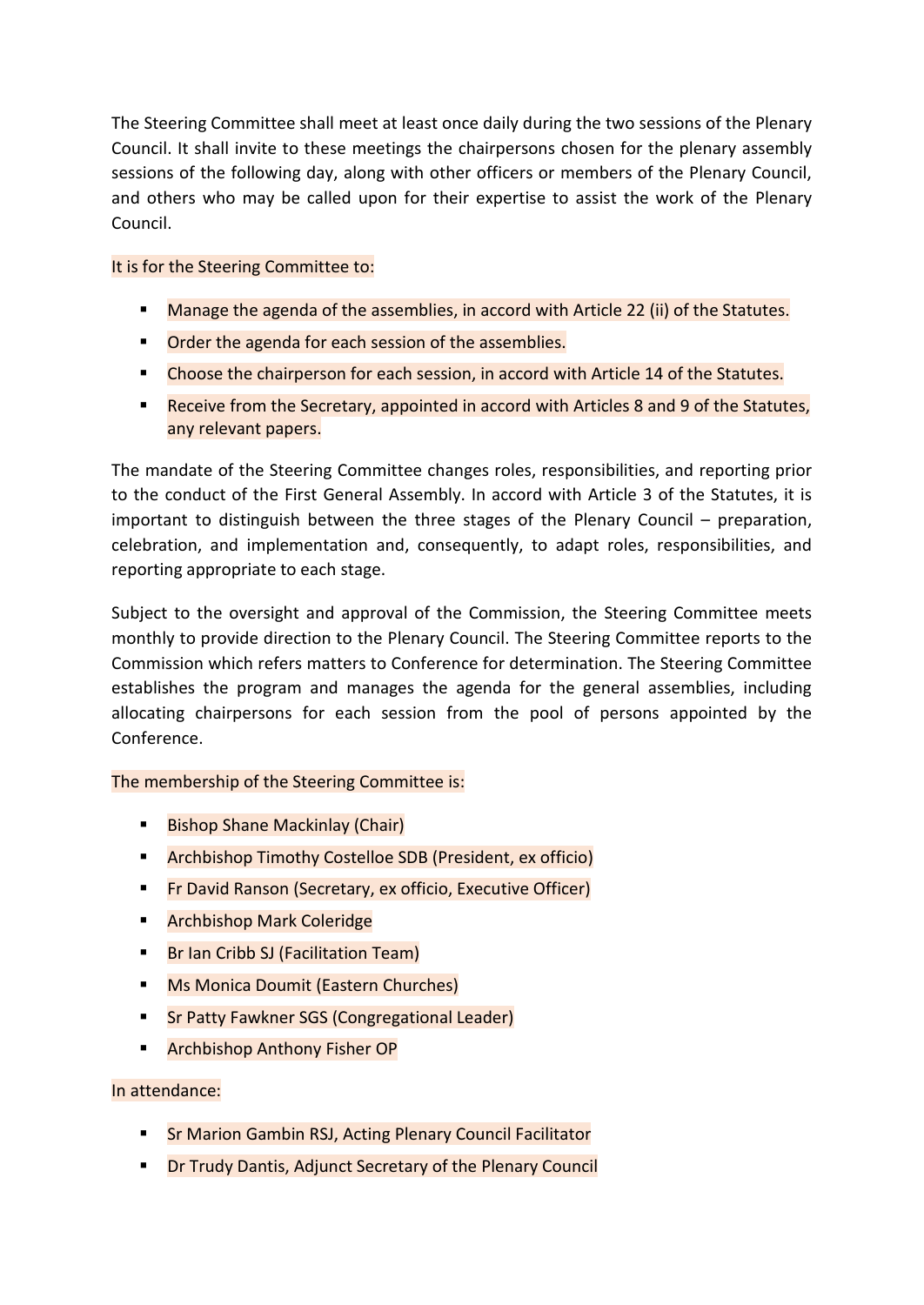During the Second General Assembly, the Steering Committee will meet at the following times:

| Sunday 3 July 2022    | 3-4.30pm    |
|-----------------------|-------------|
| Monday 4 July 2022    | 7.30-9pm    |
| Tuesday 5 July 2022   | 8.30-9.30pm |
| Wednesday 6 July 2022 | 7.30-9pm    |
| Thursday 7 July 2022  | 7.30-9pm    |
| Friday 8 July 2022    | $5-6$ pm    |
| Saturday 9 July 2022  | 8-8.45am    |

#### **Article 15: Facilitators**

Facilitators may be invited to assist in the work of the Plenary Council. They are nominated by the Bishops Commission for the Plenary Council and confirmed by the Australian Catholic Bishops Conference.

For the Second General Assembly, the facilitators are

- **Ms Audrey Brown**
- Sr Therese Carroll RSJ
- **Mr Christopher Cotter**
- **Br David Hall**
- **Ms Kym Keady**

The facilitators will meet at the following times: During lunch each day.

#### **Article 16: Support**

The Plenary Council is supported by experts or committees, appointed by the Australian Catholic Bishops Conference, who shall exercise responsibility for:

- **Liturgy**
- Media and Communications
- **Logistics**

Committees support the conduct of the Plenary Council in the following ways: logistics, event management, liturgy and prayer, budget, digital design, communications.

Facilitation Team. The role of the Facilitation Team is:

- **Fostering communication between members of the Plenary Council.**
- **Peveloping awareness amongst members of the requirements and responsibilities of**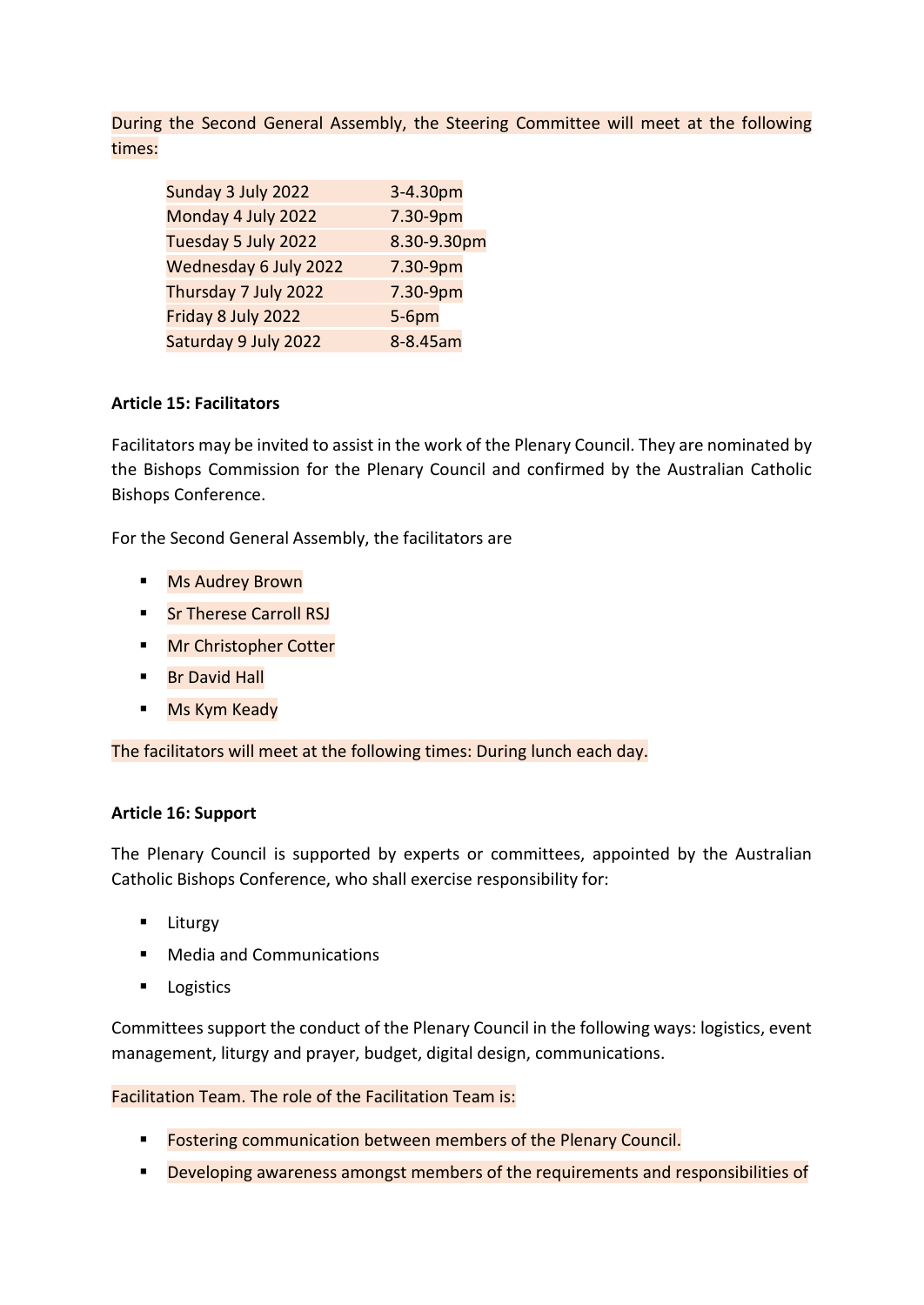members of the Plenary Council.

- **Example 2** Liaising with the Plenary Local Coordinators Network, providing resources, facilitating gatherings, and ensuring ongoing communication about the Plenary Council.
- **Networking and developing relationships with key stakeholders through the Church** in Australia to maximise engagement in the Plenary Council.
- Coordinating and forming facilitators (in accord with Article 15 of the Statutes), as required, and in accord with the agenda as determined by the Steering Committee.

The Facilitation Team is comprised of:

- **E** Lana Turvey-Collins, Plenary Council Facilitator
- **Sr Marion Gambin RSJ**
- **Peter Gates**
- **Dlivia Lee (Executive Assistant)**

Coordinating Committee. The Plenary Council Coordinating Committee (PCCC) is responsible for the organisation of all logistics and services for the delivery of the First and Second General Assemblies. The PCCC operational functions are determined by the Commission (for the First General Assembly) and the Steering Committee (for the Second General Assembly).

The PCCC reports to the Facilitator and indirectly to the Chair of the Steering Committee. Communications and working relationships include all personnel associated with the Plenary Council.

The role of the PCCC includes:

- **Management of the event within budget provisions. The budgets for the Plenary** Council General Assemblies are drafted by PCCC, submitted to the Commission for review and approved through the normal fiscal process of the Conference.
- **EXTER 12 Venue Management including allocation of venue spaces, furniture and resources** appropriately to Members, Staff and Officers, Guests and Volunteers of the Plenary Council.
- **E.** Risk Management, Security and OH&S (including COVID-safe practices).
- **Accommodation.**
- **Catering.**
- **Travel and Transfers.**
- **Communications with and support for all Members, Advisors, Observers and Guests,** Volunteers and Support Staff.
- **Media and Digital Communications.**
- **Technology and Digital Design.**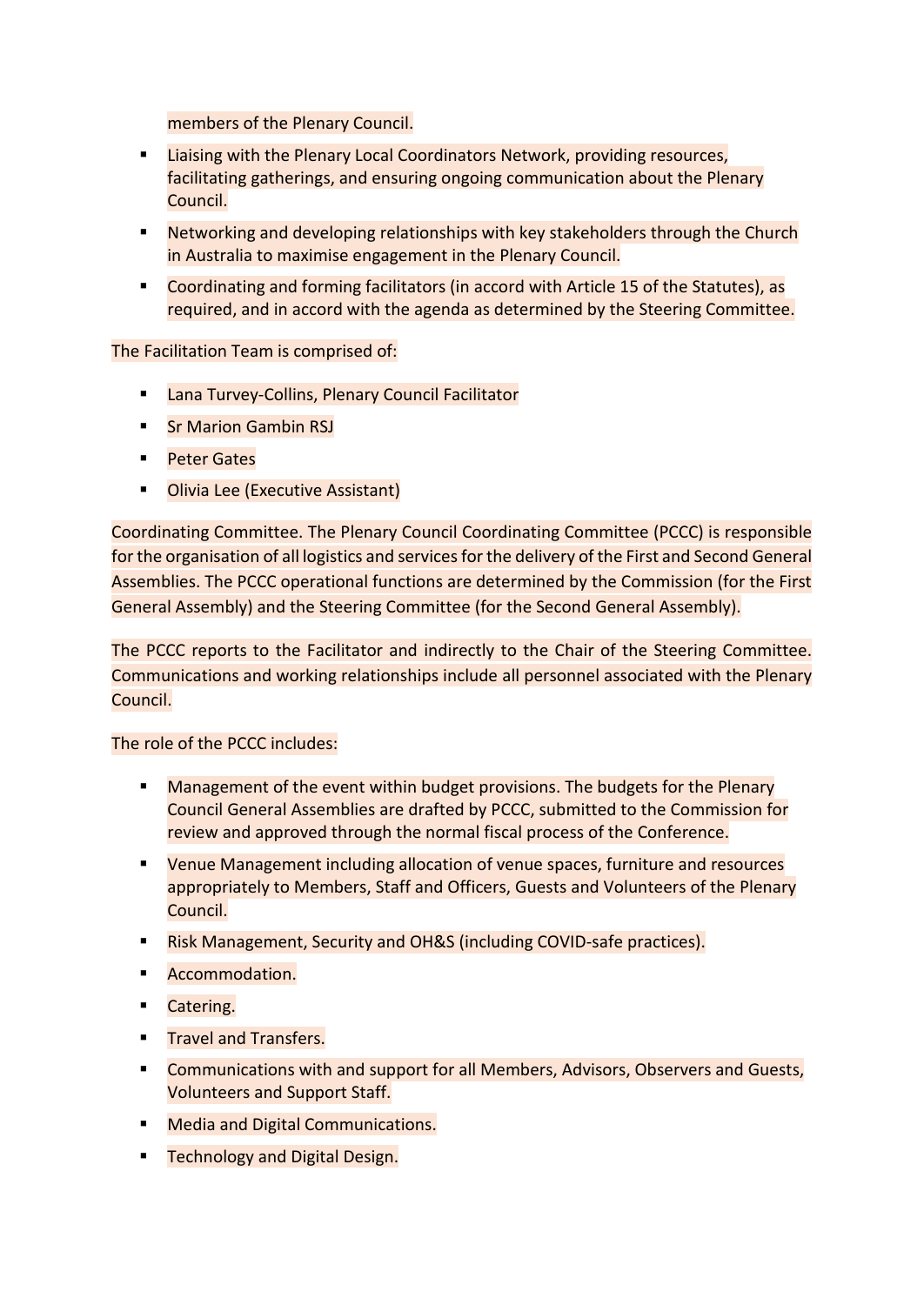**Liturgy, Prayer and Music.** 

#### The PCCC is comprised of:

- **Danielle Achikian (Chair, Event Director and Venue Management, appointed by ACBC** until 29 August 2022)
- **Gavin Abraham (Communications and Media)**
- **E** Archbishop Timothy Costelloe SDB
- **F** Sr Marion Gambin RSJ (Members liaison)
- **Peter Gates (Budget, risk and event management, facilitators)**
- Olivia Lee (Administration, Logistics, including accommodation, travel, meals)
- **Bishop Shane Mackinlay**
- Sarah Moffatt, (OH&S, Risk and Event Management Planning, community engagement)
- **Sophy Morley (Liturgy and Prayer)**
- **E** Kelly Paget (Liturgy and Prayer)
- **Dr Debra Sayce (Education engagement, strategic advisor, facilitators)**
- **Maggie Tiongson (Digital design/IT Lead)**
- **Lana Turvey-Collins**

#### *Communications and Media Working Group*

- Gavin Abraham (ACBC) (Chair)
- Jenny Brinkworth (Archdiocese of Adelaide)
- **Tiffany Davis (Archdiocese of Melbourne)**
- Neil Helmore (Diocese of Townsville)
- **Marcus Middleton (Archdiocese of Sydney)**
- **Jamie O'Brien (Archdiocese of Perth)**
- **Adrian Taylor (Archdiocese of Brisbane)**

#### *Liturgy and Prayer Working Group*

- **Sophy Morley (Diocese of Sale) (Co-Chair)**
- **Kelly Paget (Diocese of Broken Bay) (Co-Chair)**
- **Fr Geoffrey Abdullah (Maronite Eparchy)**
- Sherry Balcombe (Archdiocese of Melbourne)
- **James Camden (Diocese of Parramatta)**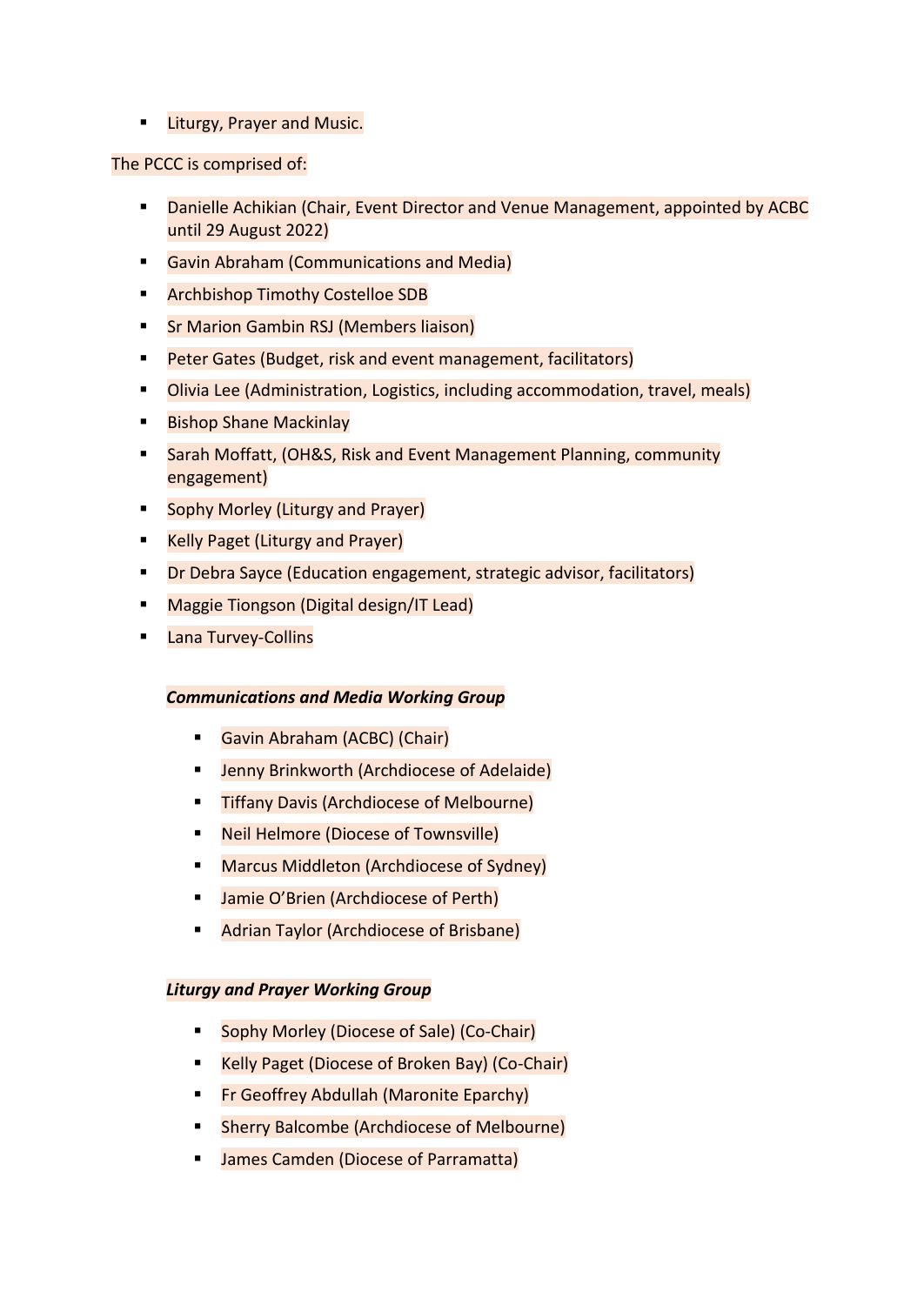- **Anne Frawley-Mangan (Archdiocese of Brisbane)**
- **Ryan Gato (Diocese of Maitland-Newcastle)**
- **Fr Abraham Kazhunnadiyil (Syro-Malabar Eparchy)**
- **Dr Jenny O'Brien (Archdiocese of Adelaide)**
- **Fr Don Richardson (Archdiocese of Sydney)**
- **Jake Ryan (Archdiocese of Sydney)**
- Clare Schwantes (Archdiocese of Brisbane)

During the Second General Assembly, the Coordinating Committee will meet at the following times:

- At the start of each day, except Friday: 7.45-8.15am.
- Following the Steering Committee meetings each day: 9-9.30pm.
- **•** Other times required by the Chair.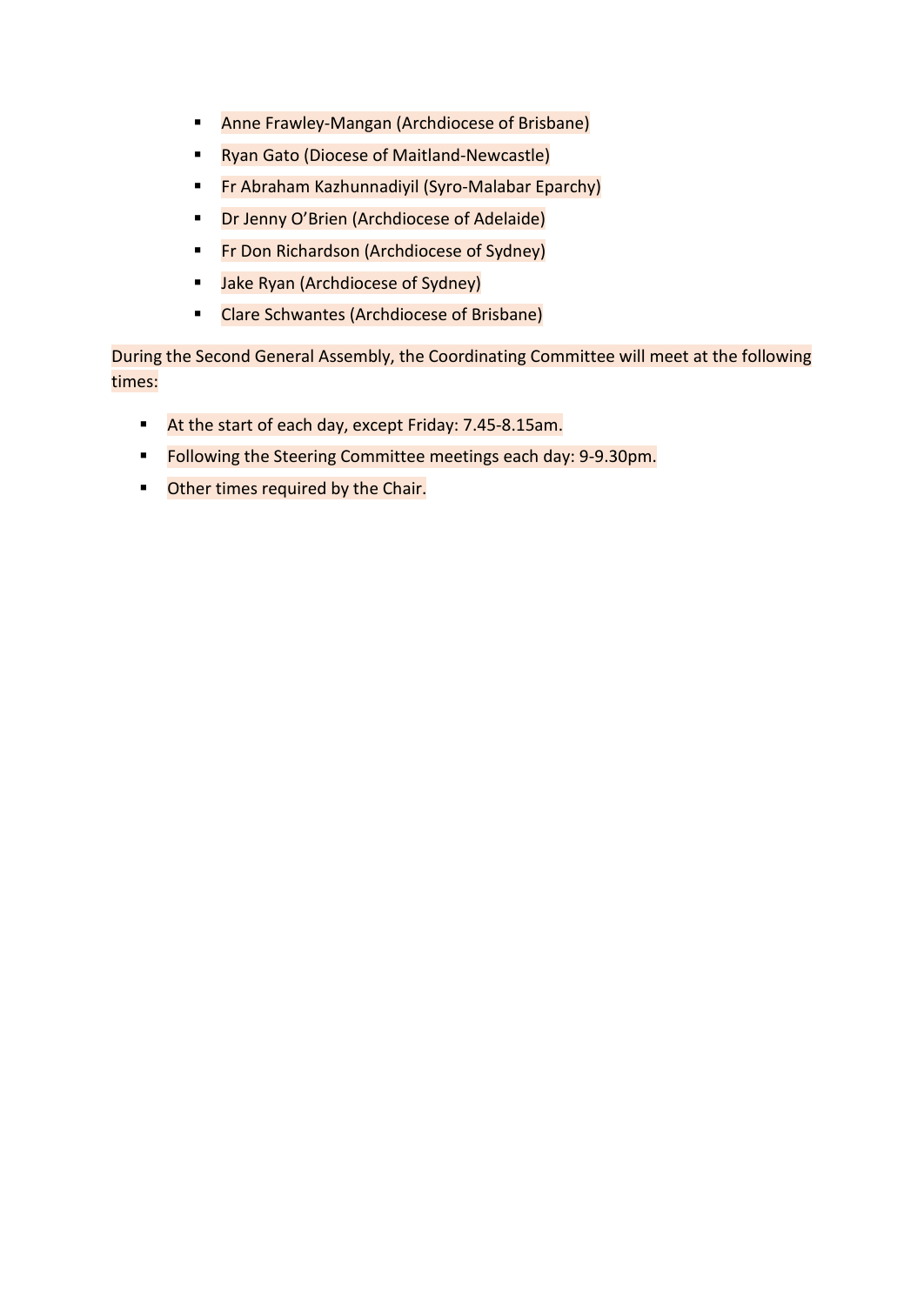#### **CHAPTER THREE WORK OF THE PLENARY COUNCIL**

**Article 17: Opening of the Plenary Council** (Can. 441, 4°; Ceremonial of Bishops, Part VIII, Chapter 1, §1169-§1173)

The First General Assembly of the Plenary Council shall begin with the celebration of a votive Mass of the Holy Spirit. During the Mass, the Veni Creator or similar hymn to the Holy Spirit shall be sung, the members together shall make the Profession of Faith, and immediately after the blessing and dismissal, the prayer 'We stand before you, Holy Spirit' is prayed by all. The President shall be the principal celebrant of the Mass.

Should it not be possible for all who are called to the Plenary Council to gather in one place, the votive Mass of the Holy Spirit and all that pertains to it may be celebrated in more than one place, as approved by the Bishops Commission for the Plenary Council. The President shall nominate the bishop who will be the principal celebrant of Mass in each place.

The same shall apply when the Plenary Council resumes for the Second General Assembly.

#### **For the Second General Assembly:**

All members will together make the Profession of Faith through the Nicene Creed at the Opening Mass of the Second General Assembly in a manner similar to that which is above.

#### **Article 18: Recognition of Membership**

Prior to the opening session, all who are called to the Plenary Council will confirm their attendance, either by signing the register of same or, where is this not possible, by email to the Secretary.

In the opening session, the President shall present for the scrutiny of the plenary assembly the confirmed list of all in attendance and of their titles. He shall also name those who have informed him that they are prevented by a just impediment from attending (Can 444 §1).

Guests will confirm their attendance by email to the Secretary.

The Secretary shall record the names and titles of those present and the names of those prevented from attending.

The members of the Plenary Council shall show their consent.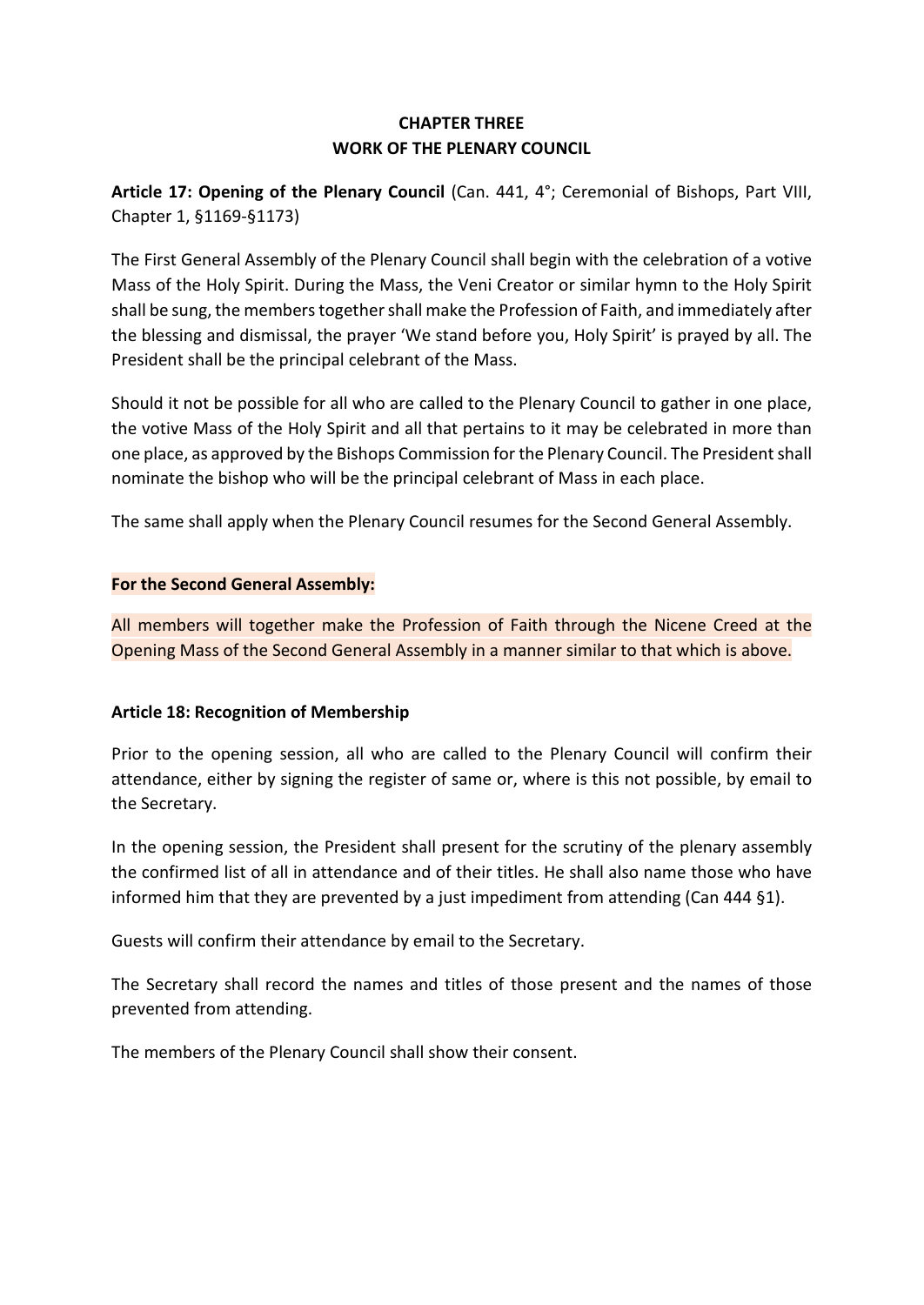#### **For the Second General Assembly:**

Changes to members and the names of those prevented by a just impediment from attending will be presented by the President prior to the commencement of Second General Assembly.

In accord with can 444 §2, those who are called to particular councils and have a deliberative vote in them can send a proxy if they are prevented by a just impediment; the proxy has only a consultative vote.

The President will "present for the scrutiny of the plenary assembly" the confirmed list of the Second General Assembly in the first plenary session of the assembly.

The method of consent by members to changes of members will be by presentation of a green or red card.

#### **Article 19: Recognition of Officers**

In the opening session, the President shall present the lists of those named by the Australian Catholic Bishops Conference to the following functions:

- i. Vice President
- ii. Secretary and recorders
- iii. Chairpersons
- iv. Canonical Committee
- v. Drafting Committee
- vi. Scrutineers
- vii. Steering Committee
- viii. Facilitators
- ix. Liturgy Committee
- x. Media and Communications Committee
- xi. Logistics Committee

#### **For the Second General Assembly:**

Changes to appointments of Officers since the First General Assembly will be presented by the President in the first session of the first day.

#### **Article 20: Timetable and Agenda**

In the opening session, the President shall present the agenda and timetable for the Plenary Council.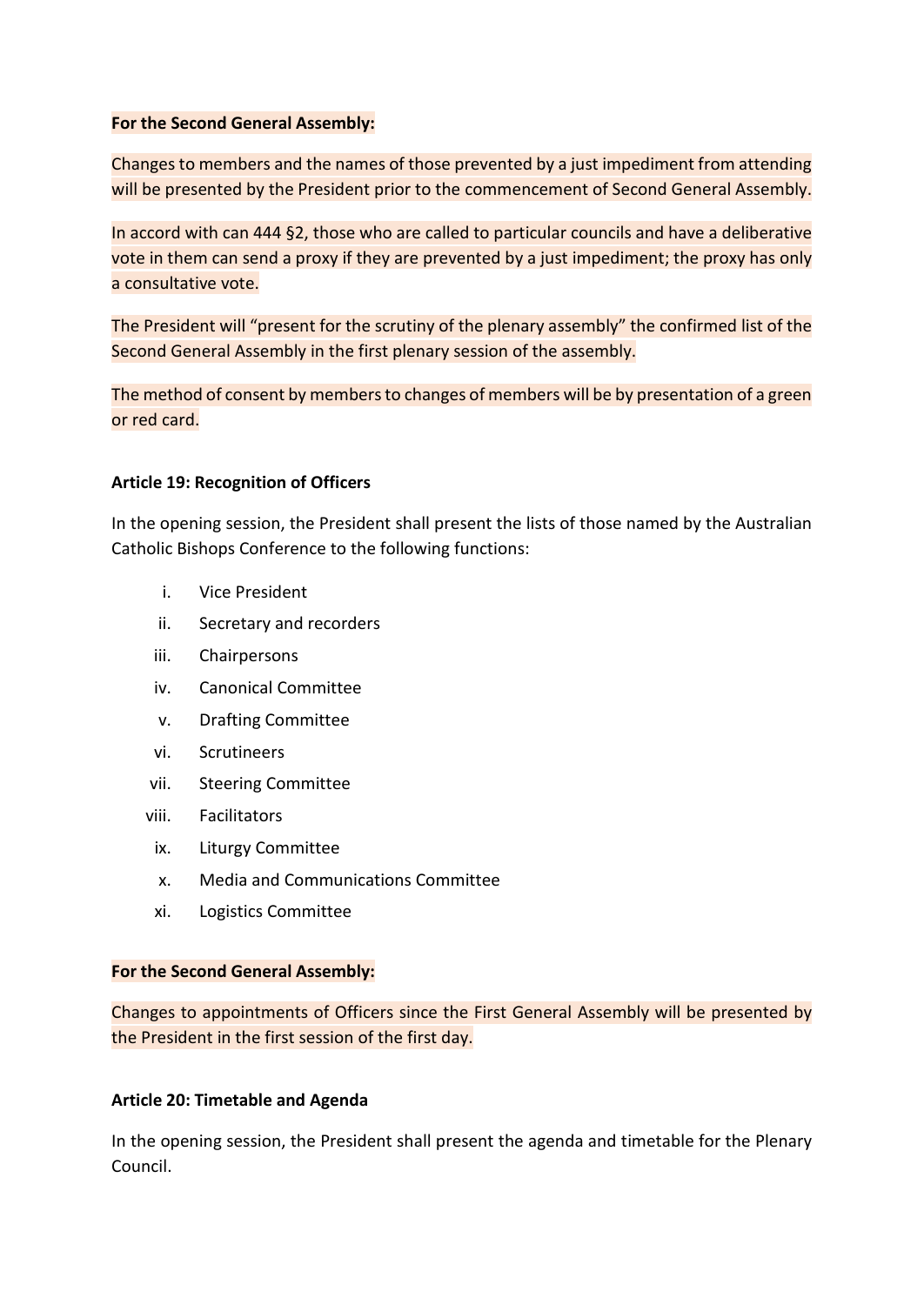The members of the Plenary Council shall show their consent by applause.

#### **For the Second General Assembly:**

The method of consent will be by presentation of a green or red card.

#### **Article 21: Statutes and Regulatory Norms**

The Statutes and Regulatory Norms of the Fifth Plenary Council for Australia shall be approved by the Australian Catholic Bishops Conference.

In the opening session of the Plenary Council, the President shall present the Statutes and Regulatory Norms for the Plenary Council.

The members of the Plenary Council shall show their consent by applause.

#### **For the Second General Assembly:**

The Instruction to the Statutes and Regulatory Norms of the Plenary Council, promulgated by the President, will be presented formally to members of the Plenary Council in the first plenary session.

#### **Article 22: Plenary Assembly**

The plenary assembly may adopt procedures and processes that assist it in dealing with the agenda.

In sessions of the plenary assembly, the following Regulatory Norms shall be observed:

#### *i. Quorum*

A quorum of two thirds of the members with deliberative voice and two thirds of members with consultative voice, must be present in order that the plenary assembly conduct its business.

#### **For the Second General Assembly:**

At the commencement of each day, allocated table seating lists will be provided which will be initialled by each person at the table.

The published seating lists will demarcate consultative and deliberative members.

Time is to be given to ensure lists have been initialled.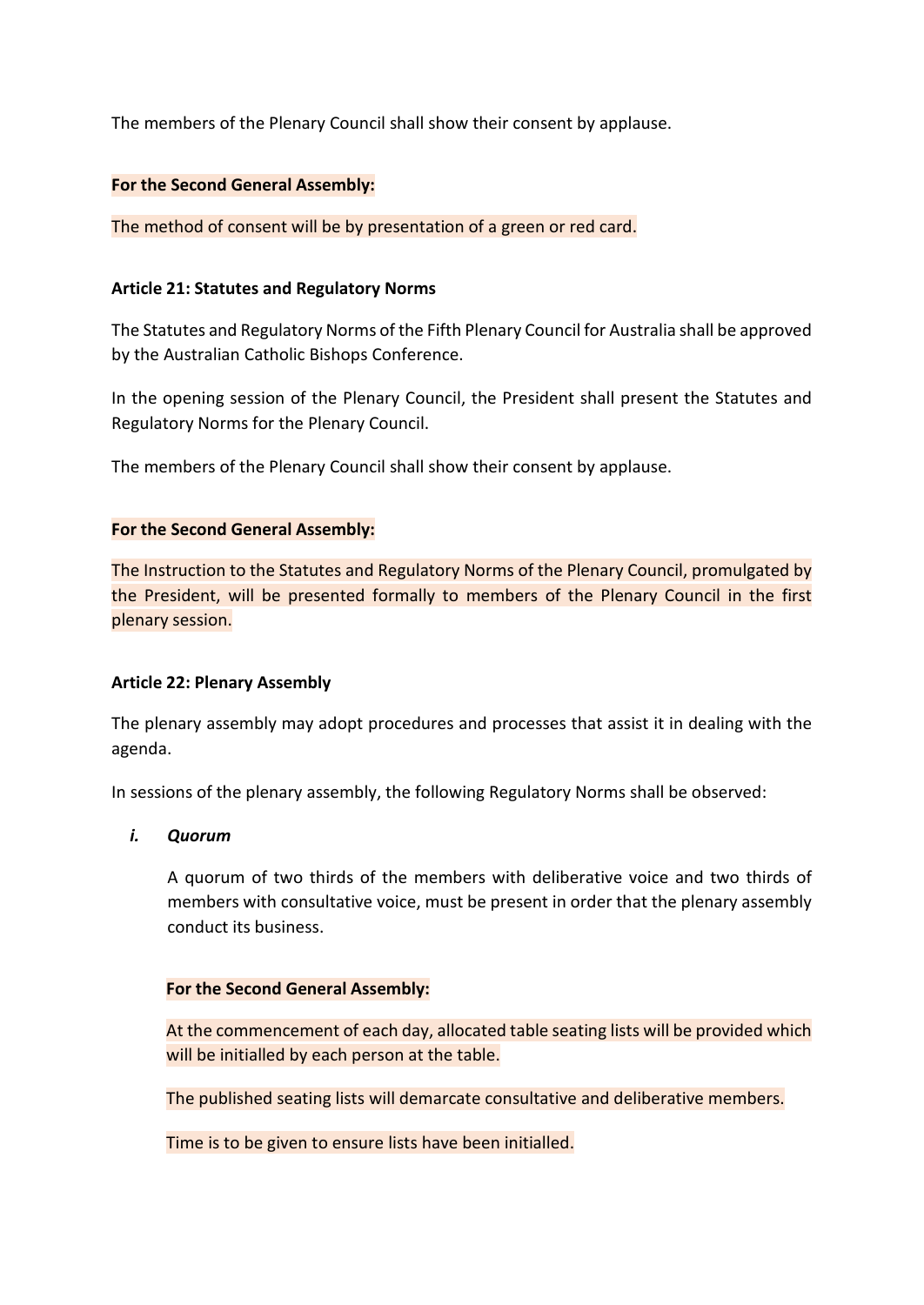The lists will be collected by a designated facilitator and conveyed without delay to the Secretary.

#### *ii. Agenda*

The particular agenda for each session of the plenary assembly shall be prepared by the Steering Committee and presented to the members of the Plenary Council at the first session each day for their consent.

#### **For the Second General Assembly:**

The method of consent of the agenda will be by presentation by members of a green or red card.

#### *iii. Minutes*

The minutes of each session of the plenary assembly shall be distributed, normally electronically, prior to the commencement of the first session of the next day.

The minutes shall contain a precise and objective summary of plenary assembly proceedings, resolutions proposed, the official result of all voting, and a brief summary of the interventions.

The members of the Plenary Council shall make known to the plenary assembly any change they propose be made to the minutes as published and, following the acceptance or rejection of the changes, the minutes are to be approved by the plenary assembly.

- 1. The Minutes of Sessions 11, 14 and 16 of the First General Assembly will be presented to members for approval at the first session of the Second General Assembly.
- 2. The Interim Acts of the First General Assembly will be presented to members for confirmation at the first session of the Second General Assembly.
- 3. The time of publication online of the minutes of each day will be advertised at the conclusion of the final session of the day.
- 4. The publication of minutes will be at 9.00pm on Monday, Wednesday and Thursday unless advertised otherwise.
- 5. The publication of minutes will be at 10.00pm on Tuesday and Friday unless advertised otherwise.
- 6. Proposed amendments to minutes of each session are to be forwarded via email to the Secretary no later than 60 minutes after their publication.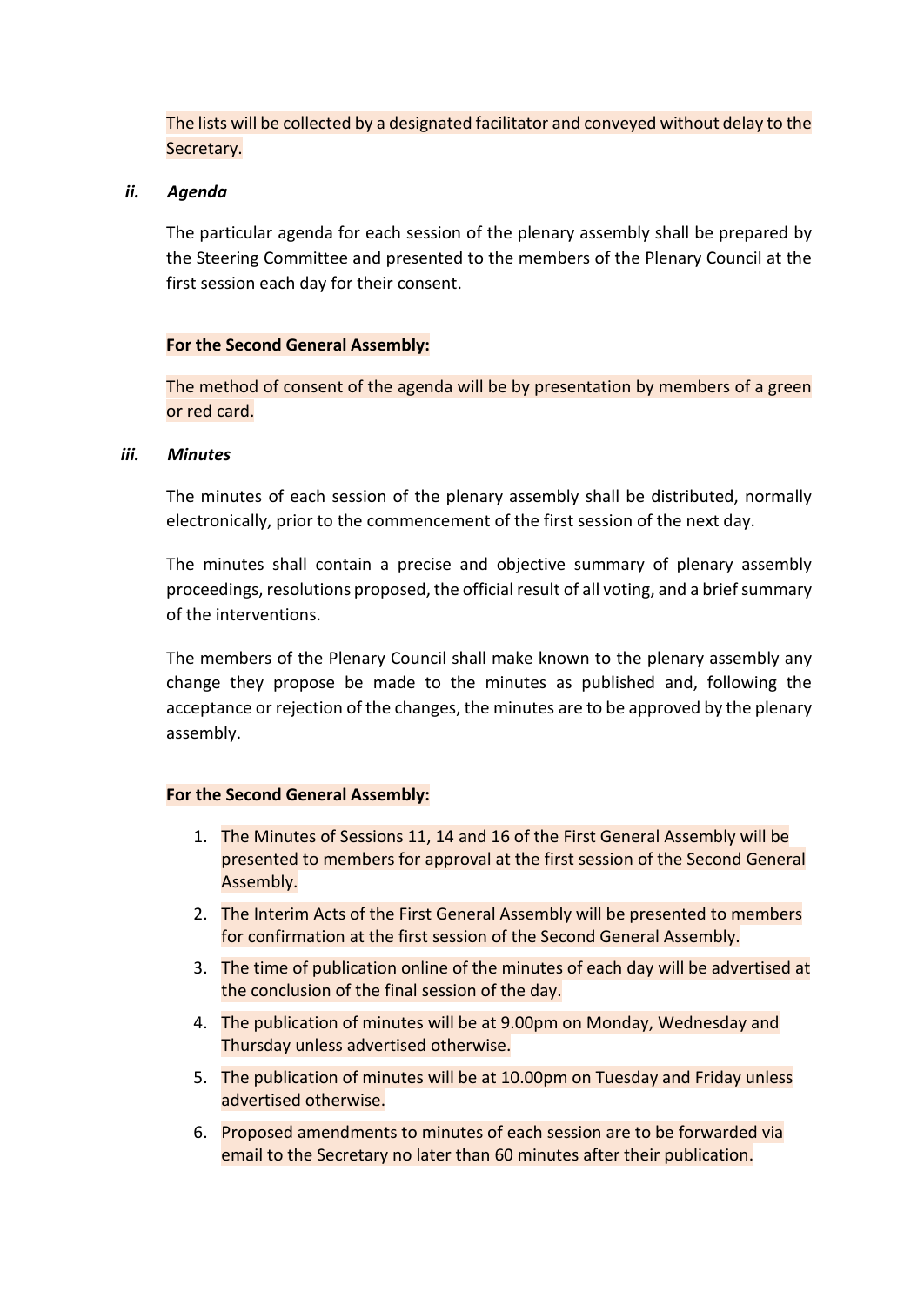- 7. The email address is: secretary@plenarycouncil.org.au
- 8. Minutes with amendments will be prepared by the Secretary by 12 midnight.
- 9. Final draft minutes will be posted online at 12 midnight.
- 10. The draft minutes will provide a list of what changes have been requested.
- 11. A limited number of printed copies of minutes will be available each day from 8am in the plenary hall.
- 12. The minutes with the accepted amendments will be presented for approval during the first session of each day.
- 13. Approval of minutes will be by presentation by members of a green or red card.

#### *iv. Discussion*

Members of the Plenary Council take the floor when recognised by the chairperson of the session. In making interventions, members will be recognised in the order in which they indicated their intention of speaking in writing to the Secretary of the Council prior to the session, or to the chairperson during the session.

All interventions shall be in reference to the matter under consideration and shall not exceed three minutes.

A member may not speak to the same matter more than once, except in explanation, unless he or she is the mover of a motion exercising a right of reply. The chairperson may for a just reason waive this regulation.

Members will normally not reiterate what another speaker has already spoken about, though a member may request the chairperson to consult the plenary assembly as to the agreement of members on a view that has been stated.

- 1. For each motion, and for each amendment, members may apply to make an intervention in writing to the Secretary no later than 10.00pm on the preceding day.
- 2. The Secretary will provide the chairperson of each session by 11.00pm on the preceding evening the list of interventions, as determined by the order received, ensuring a proportion of deliberative and consultative voters, and the available time for debate, prior to the session.
- 3. Those interventions which it is not possible to deliver on the floor of the plenary session will be recorded for inclusion in the Acts of the Plenary Council.
- 4. Members will name themselves prior to any intervention.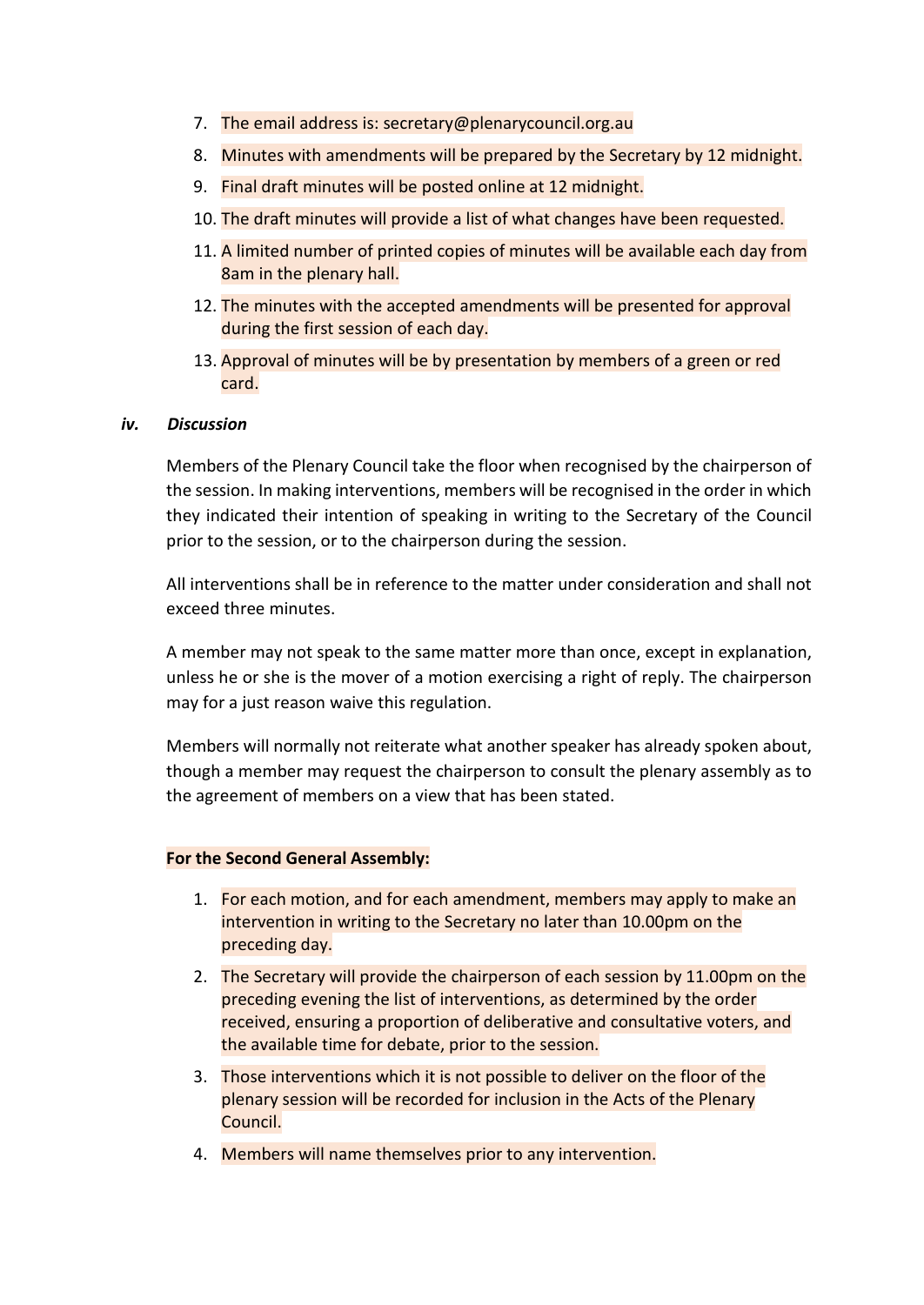- 5. Limited time will be allocated for members to make interventions from the assembly without notice on the condition that such interventions pertain to the matter under consideration. These will be recorded for inclusion in the Acts of the Plenary Council.
- 6. The chairperson may use the facility of a poll indicator during the discussion to determine whether the members wish to proceed to a vote.

#### *v. Small working groups*

Some of the work of the Plenary Council may be undertaken by small working groups, which serve to heighten opportunity for participation.

Normally each small working group will nominate a member to speak on behalf of the group when reporting to the plenary assembly. This may be by way of a summary of the group's discussion, certain insights that the group decides should be conveyed, or conclusions reached by the group.

- 1. Small working groups will form part of the morning program of each day during which they reflect and discern on the motions and amendments proposed for the sessions of the day.
- 2. Should any small working group discern to propose an amendment to a motion that is significantly different from amendments that have already been proposed, a nominated member will present to the Secretary, via email, the amendment no later than the end of session two of the days allocated to small working groups.
- 3. The email address is: secretary@plenarycouncil.org.au
- 4. The proposed amendment will require both a mover and a seconder.
- 5. The proposed amendment will be required to meet criteria for consideration in demonstration of its distinctiveness and relevance to be determined by the Drafting Committee.
- 6. The criteria for distinctiveness and relevance are such as to:
	- a. Be relevant to the motion.
	- b. Further form or refine it.
	- c. Not alter its general intent or negate it.
	- d. Enjoy the unanimity of the small working group, less one, and not be an individual submission.
- 7. The Secretary shall forward the proposed amendment to the Drafting Committee immediately which will then provide the Secretary with a list of any additional amendments for consideration by the assembly.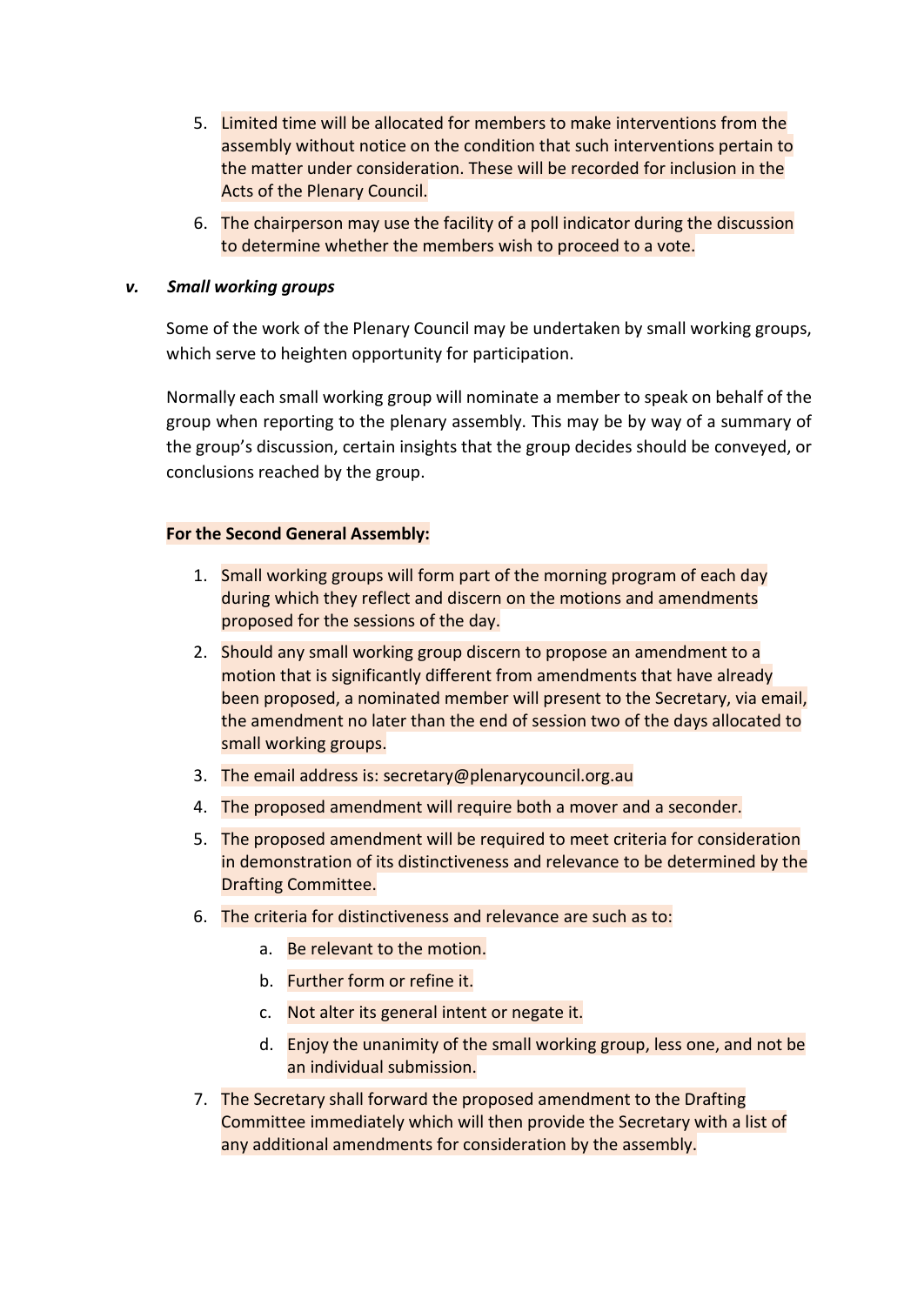#### *vi. Facilitated processes*

Some of the work of the Plenary Council may be undertaken with the guidance of a facilitated process. Where this occurs, the facilitator will first outline the foundations and methods of the process to be used. Facilitated processes may assist the discernment of a particular matter but voting on the outcome of such processes must always take place separate from the process.

#### **Article 23: Resolutions and Amendments to Resolutions**

#### *i. Motions*

All resolutions to the plenary assembly shall be in the form of motions.

#### *ii. Preparation of motions*

All motions should be prepared by the Drafting Committee and be provided in writing to the Secretary prior to the session in which the resolution is to be considered. All amendments to motions should, whenever possible, also be provided in writing to the Secretary.

#### *iii. Proposal and amendment of motions*

All motions and amendments to motions, except for adjournment of a given session, are to be moved and seconded. A motion or amendment to a motion lapses if it is not seconded.

A motion or amendment to a motion may be seconded, so as to allow discussion to occur, without the seconder supporting or voting for the resolution.

As soon as a motion or amendment to a motion has been moved and before it is seconded and discussed, the mover may briefly explain the motion and answer any question seeking clarification.

Any amendment to a motion must be relevant to the motion, further form or refine it, and not alter its general intent nor negate it.

#### **For the Second General Assembly: Part A: Pre-Second General Assembly processes**

1. Through the process of sustained discernment which has underscored the entire Plenary Council journey, proposed motions for the Second General Assembly will be formulated by the Drafting Committee for consideration by the Steering Committee and relayed both to the Bishops Commission for the Plenary Council and to the Australian Bishops Conference for its May Plenary Conference (May 2022).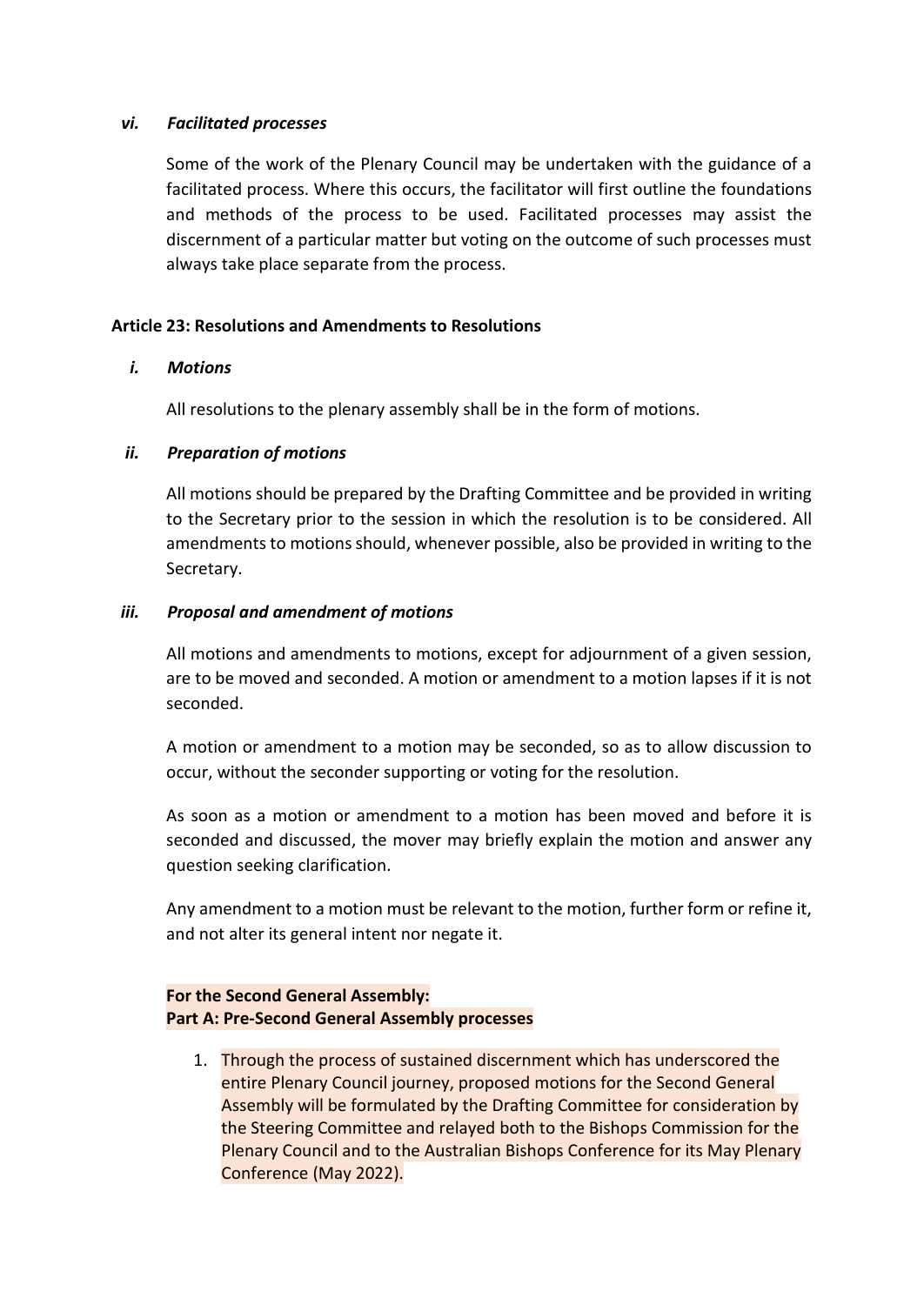- 2. The proposed motions will be published to members and the wider public by 31 May 2022.
- 3. Recommendations for amendments to the motions will be invited from members, to be received through an online portal by the Secretary by 15 June 2022.
- 4. The proposed recommendation must be distinct and relevant. This will be determined by the Drafting Committee using the criteria that they:
	- a. Be relevant to the motion
	- b. Further form or refine it
	- c. Not alter its general intent or negate it.
- 5. The Secretary will convey the proposed amendments to motions to the Drafting Committee.
- 6. After considering the amendments proposed by members, the Drafting Committee will prepare proposed amendments to be presented to the assembly.
- 7. The Steering Committee will publish the proposed amendments to motions to members and the wider public on 29 June 2022.

#### **Part B: During the Second General Assembly**

- 8. Proposed motions and their amendments will form the program for the Second General Assembly.
- 9. Motions and their amendments will be presented to the assembly at the commencement of each day.
- 10. In respect to Article 22. v, further proposed amendments to motions are only possible through the processes of small working groups. The criteria for these proposed amendments are detailed in Article 22 v), 4.
- 11. Each motion will require a mover.
	- a. The mover may briefly speak to the motion, not exceeding two minutes.
	- b. The mover will be required to prepare their explanatory note to the Secretary in advance.
- 12. Each motion will require a seconder to allow the tabling of amendments to the motion.
- 13. Each amendment will require a mover and a seconder.
	- a. The amendment will be presented with an explanatory note prepared in advance by the mover and discussed for the time allowed by the Secretary.
		- i. Members may speak only once to each amendment.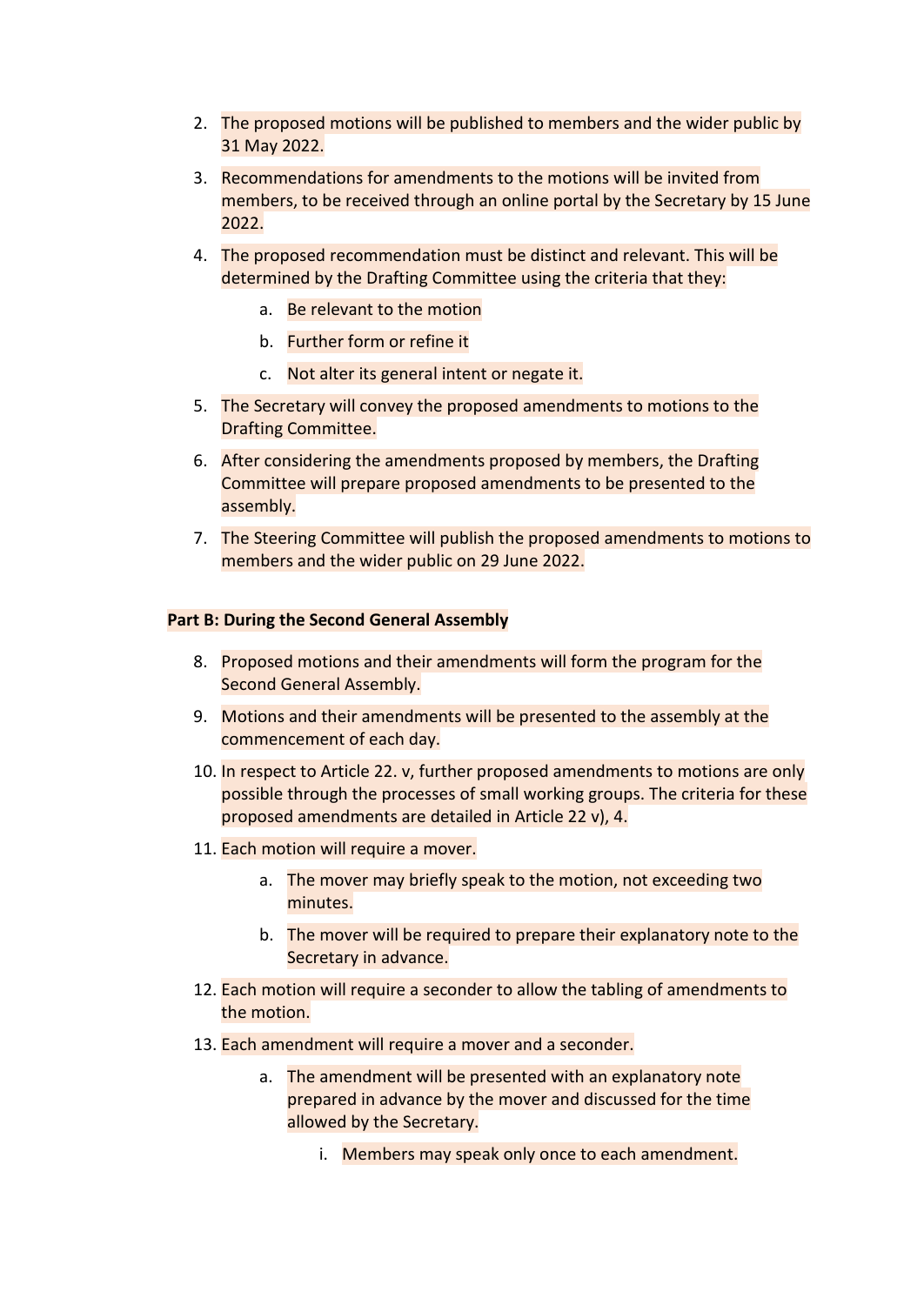- ii. Members may speak for no more than two minutes.
- iii. All interventions of members on each amendment, prepared in writing prior to the discussion, will be recorded in the Acts of the Plenary Council.
- 14. The motion will be adjusted by the Secretary following each vote in which the amendment is accepted.

#### *iv. Withdrawal of motions*

A motion or amendment to a motion which has been moved and seconded may be withdrawn with the consent of the mover, the seconder and the chairperson of that session. The same or a similar motion may be proposed in a later session.

#### **Article 24: Particular Motions**

#### *i. A motion to adjourn*

A motion to adjourn the session may be invoked by the President and takes precedence over all others. It does not require a seconder. It is not amendable or debatable. It need not be presented in writing. A deliberative vote must be made immediately. A simple majority is sufficient.

#### *ii. A point of order or question of privilege*

A point of order or question of privilege is a clarification of the Regulations called for by a member of the Plenary Council. It does not require a seconder. Once the matter is presented by the member, it is resolved by the chairperson without amendment, debate or vote. The chairperson may consult the President and Canonical Committee before responding to a point of order or question of privilege.

#### *iii. A motion to appeal the decision of the chairperson*

A motion to appeal the decision of the chairperson is any motion calling for the reversal of a decision of the chairperson of the session. Where the decision being appealed is provided for in the Regulations, the Canonical Committee shall determine the decision on the appeal. Where the decision being appealed is not provided for in the Regulations, the President shall determine the decision on the appeal.

#### *iv. A motion to end debate and proceed to a vote*

A motion to end debate and proceed to a vote, that is, to effect closure of discussion, must be seconded but is neither amendable nor debatable. A deliberative vote must be made immediately. A majority of two thirds is required.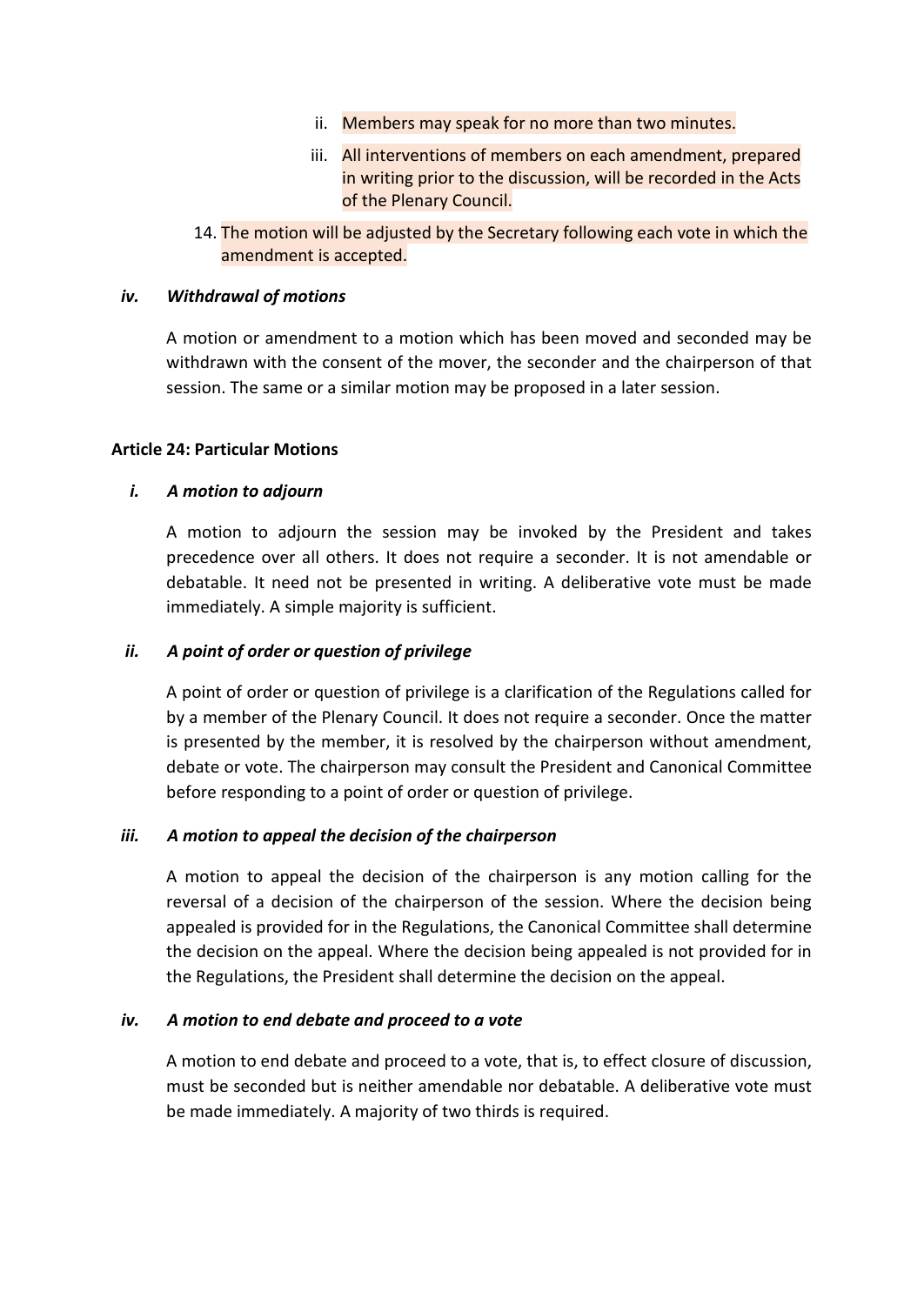#### *v. A motion to postpone or suspend discussion*

A motion to postpone or suspend discussion must be seconded but is neither amendable nor debatable. A deliberative vote must be made immediately. A simple majority is sufficient.

#### *vi. A motion to reconsider a vote already taken*

A motion to reconsider a vote already taken in the plenary assembly must be presented, signed by the mover and at least half the members of the Plenary Council, along with the reasons for reconsideration, to the Secretary. The motion is placed on the Agenda by the Steering Committee. It is neither amendable nor debatable. A deliberative vote must be made. A majority of two thirds is required.

#### **Article 25: Other Motions**

All other motions are to be seconded before being considered by the plenary assembly. Other motions are debatable and are subject to amendment.

Once an amendment to a motion is moved and seconded, it is discussed and voted upon before discussion of the original motion or of any subsequent amendments may continue.

Amendments to an amendment are treated in the same manner as amendments to a motion. Once all amendments have been discussed and voted upon and passed, the original motion as amended will stand and discussion will be closed.

If an amendment is unsuccessful, the discussion will return to the original motion.

#### **For the Second General Assembly:**

It is assumed that some members will have prepared interventions on the original motion. If none of the amendments are passed, those members will be permitted to speak to their interventions before a vote is taken. However, if the original motion is amended and discussion closed, the interventions of the members on the original motion will still be recorded in the Acts of the Plenary Council.

#### **Article 26: Decrees**

The plenary assembly shall define the manner of promulgation of decrees and the time when the promulgated decrees begin to oblige. Decrees may not be promulgated until the Apostolic See has reviewed them (Can. 446).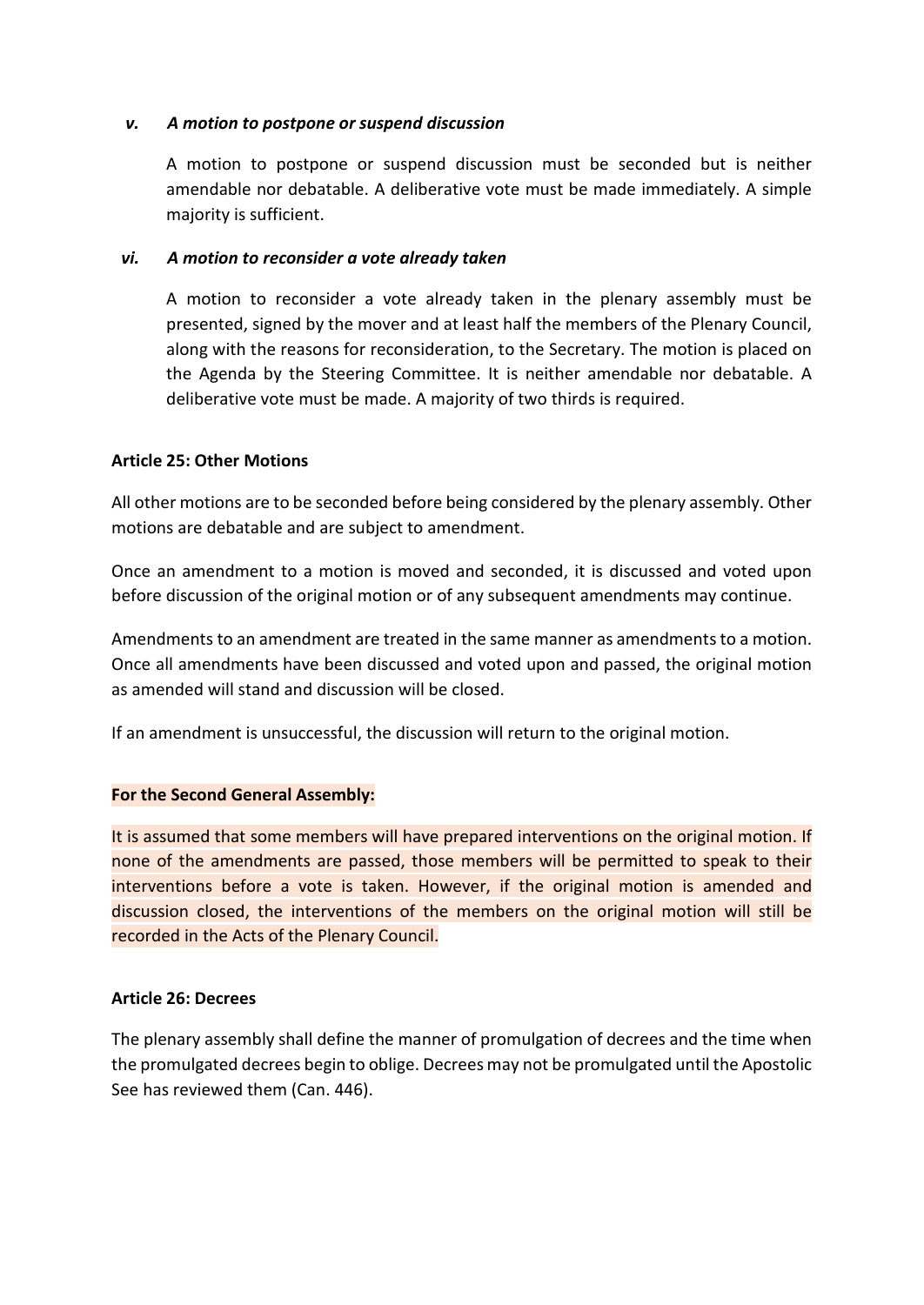#### **For the Second General Assembly:**

- 1. It will be proposed by the President to the plenary assembly in the first plenary session of the first day, that drafts of the Plenary Decrees will be formulated during the process of the Second General Assembly.
- 2. It will further be proposed that the finalised Plenary Decrees will have effect six months following receipt of the *recognitio* from the Apostolic See.
- 3. The Canonical Committee will have responsibility for the draft formulation of the Decrees, with support from the Secretary.
- 4. The Canonical Committee shall submit all draft Plenary Decrees to the President no later than midday on the last working day of the plenary assembly.
- 5. The Plenary Decrees will be presented to the assembly by the chairperson of the final session of the Second General Assembly and the confirmation of members will be provided by the presentation of a green or red card.
- 6. The text of the Plenary Decrees will be presented to the Australian Catholic Bishops Conference Plenary in November 2022 as part of the Acts and Decrees of the Plenary Council.
- 7. In due time, the promulgation of the Plenary Decrees will be published in the *Australasian Catholic Record* and the website of the Australian Catholic Bishops Conference as is the practice of the Conference.
- 8. A pastoral resource with the outcomes of the Plenary Council will also be published by the Australian Catholic Bishops Conference upon the *recognitio* from the Apostolic See such that the new laws are accessible to all.

#### **Article 27: Voting**

#### *1. Methods of voting*

Voting will be via a secure electronic system or individual paper ballot which shall record the vote of each member of the Plenary Council as assent (placet), qualified assent (placet juxta modum) or dissent (non placet). An electronic system or scrutineers shall count the number of votes, identifying those that are invalid or abstention, and tally the votes received. The electronic system or scrutineers shall not reveal the vote of any member.

In matters where a canonical vote is not required or in which there is no indication of opposition to the motion, the chairperson may without any vote declare the motion "unanimously approved". However, if any member objects to this, a vote must be held. Where it is evident that a series of related motions pertaining to the same matter has the support of members, a motion may be moved that all of these motions be approved by a single vote. However, if any member requests that each motion be voted upon separately, the chairperson shall accede to this request.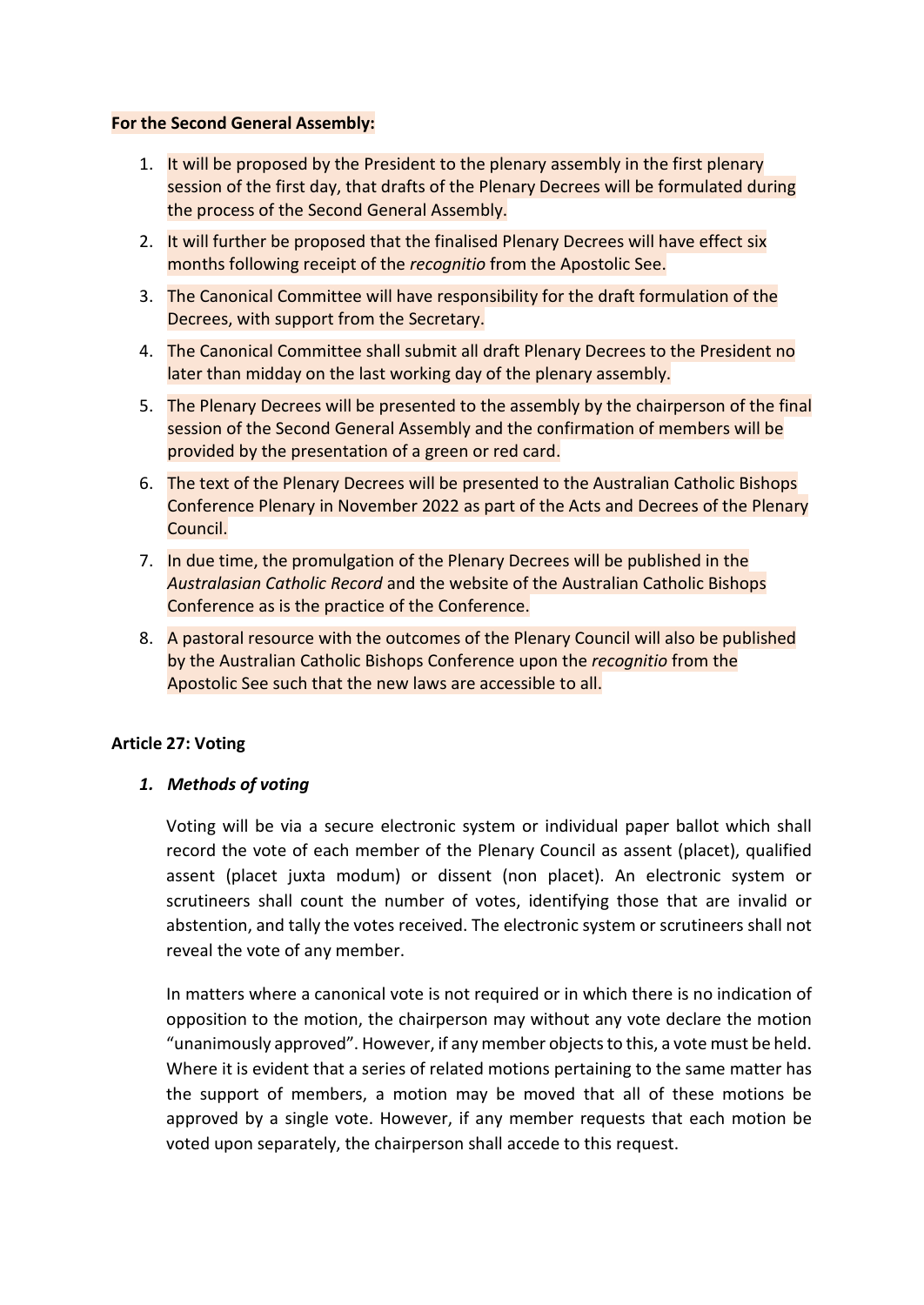Normally, a consultative vote takes place prior to a deliberative vote, though the former is not binding.

#### *2. Definitions of Majority*

Subject to the presence of a quorum of two thirds of those entitled to vote in each of a consultative vote and a deliberative vote,

a simple majority is attained when the number of valid votes received equals more than half of the voters present. The count for a simple majority will exclude invalid votes and abstentions.

a qualified majority is attained when the number of valid votes received equals two thirds or more of the voters present. The count for a qualified majority will exclude invalid votes and abstentions.

#### *3. Prayer before voting*

In matters concerning the essential purpose of particular councils, namely those set forth in Article 1 of these Statutes and Regulatory Norms, a period of silent prayer shall be observed after the motion has been discussed and prior to a vote being taken. It shall be for the Steering Committee to indicate the desired duration of the period of prayer.

#### *4. Consultative Vote*

All members called to the Plenary Council who are not bishops, or and are not those mentioned in Article 4, have the right of a consultative vote (Can. 443 §3,  $1^{\circ}$  - 4°, §4).

Bishops and those mentioned in Article 4 do not have the right to a consultative vote.

Guests invited to the Plenary Council, whether to provide advice or as observers, do not have the right to a consultative vote nor a deliberative vote (Can. 443 §6).

#### *5. Deliberative Vote*

Bishops called to the Plenary Council and those mentioned in Article 4, have the right of a deliberative vote (Can. 443 §1, 1°- 3°; §2, Can. 450, 1°).

In matters concerning the essential purpose of particular councils, namely those set forth in Article 1 of these Statutes and Regulatory Norms, a deliberative vote will not be taken in the same session as a consultative vote.

A qualified majority is required for a motion to succeed.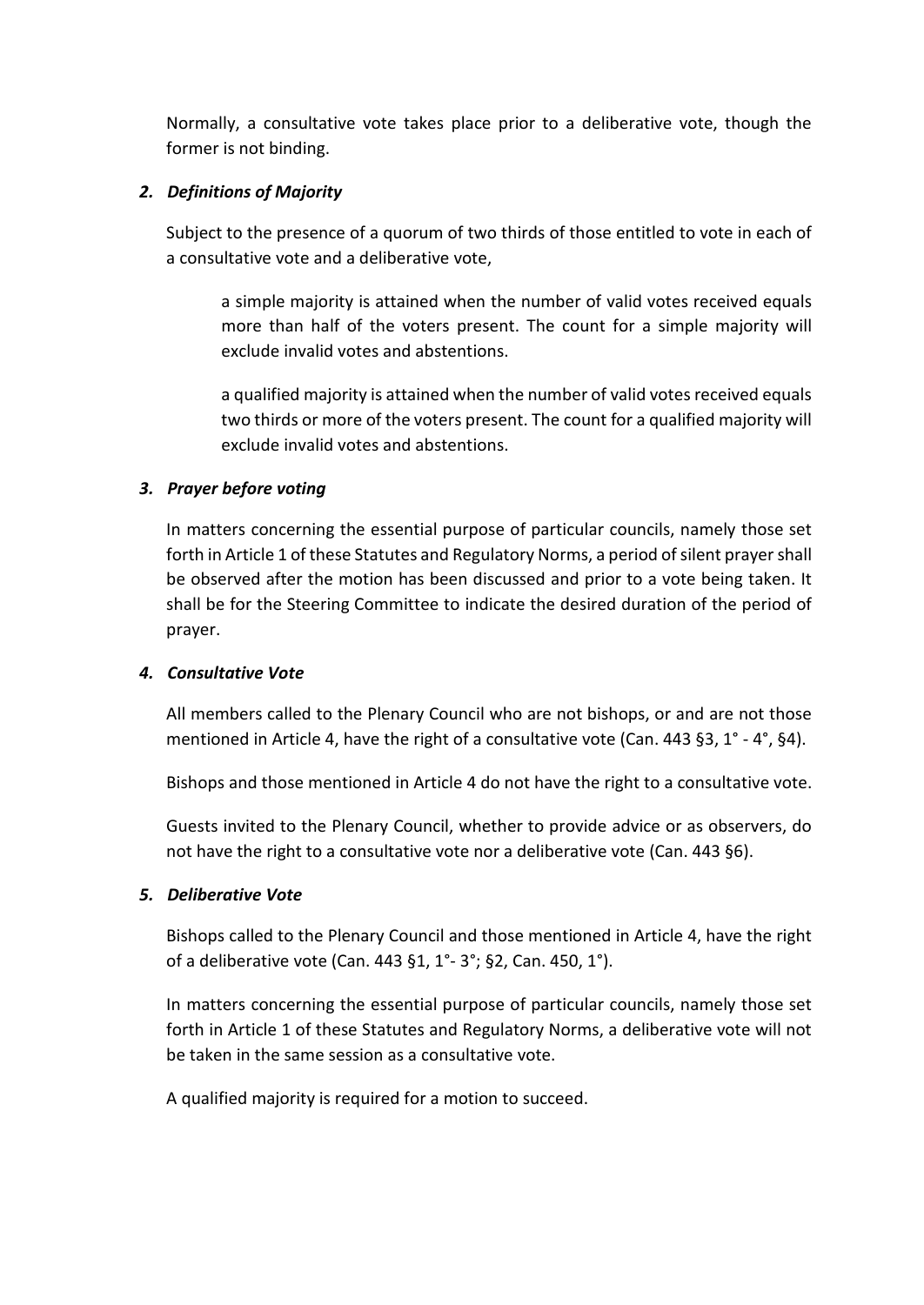- 1. Procedural votes are resolved by the entire assembly without distinction of consultative or deliberative members by presentation of a green or red card.
- 2. Procedural votes include:
	- a. Consent to changes to membership.
		- i. This shall be voted by presentation of a green or red card.
	- b. Consent to the agenda of each session.
		- i. This shall be voted by presentation of a green or red card.
	- c. Approval of minutes of each session.
		- i. This shall be voted by presentation of a green or red card.
	- d. Approval of the manner of promulgation of decrees and the time when the promulgated decrees begin to oblige.
		- i. This shall be voted by presentation of a green or red card.
	- e. Presentation of the decrees.
		- i. This shall be voted by presentation of a green or red card.
	- f. For the aforementioned, a simple majority suffices.
	- g. Scrutineers will be responsible for counting the votes of each procedural vote and informing the Voting Officer of the results of each procedural vote.
	- h. The Voting Officer will immediately notify in writing the chairperson of the relevant plenary session of the assembly of:
		- i. The number of members present and eligible to vote.
		- ii. The number who have voted.
		- iii. The number who voted their consent or approval, and the number who did not.
		- iv. The outcome of the vote.
		- v. The chairperson of the plenary session will announce to the assembly the result of the vote and pass to the Secretary the validated written outcome.
- 3. Amendments to motions
	- a. Amendments will be voted upon by the entire assembly without distinction of consultative or deliberative voters.
	- b. Voting on amendments will be taken through an electronic mechanism. The mechanism will record:
		- i. Those eligible to vote.
		- ii. Those who have voted, but not the content of their vote.
		- iii. The number of votes.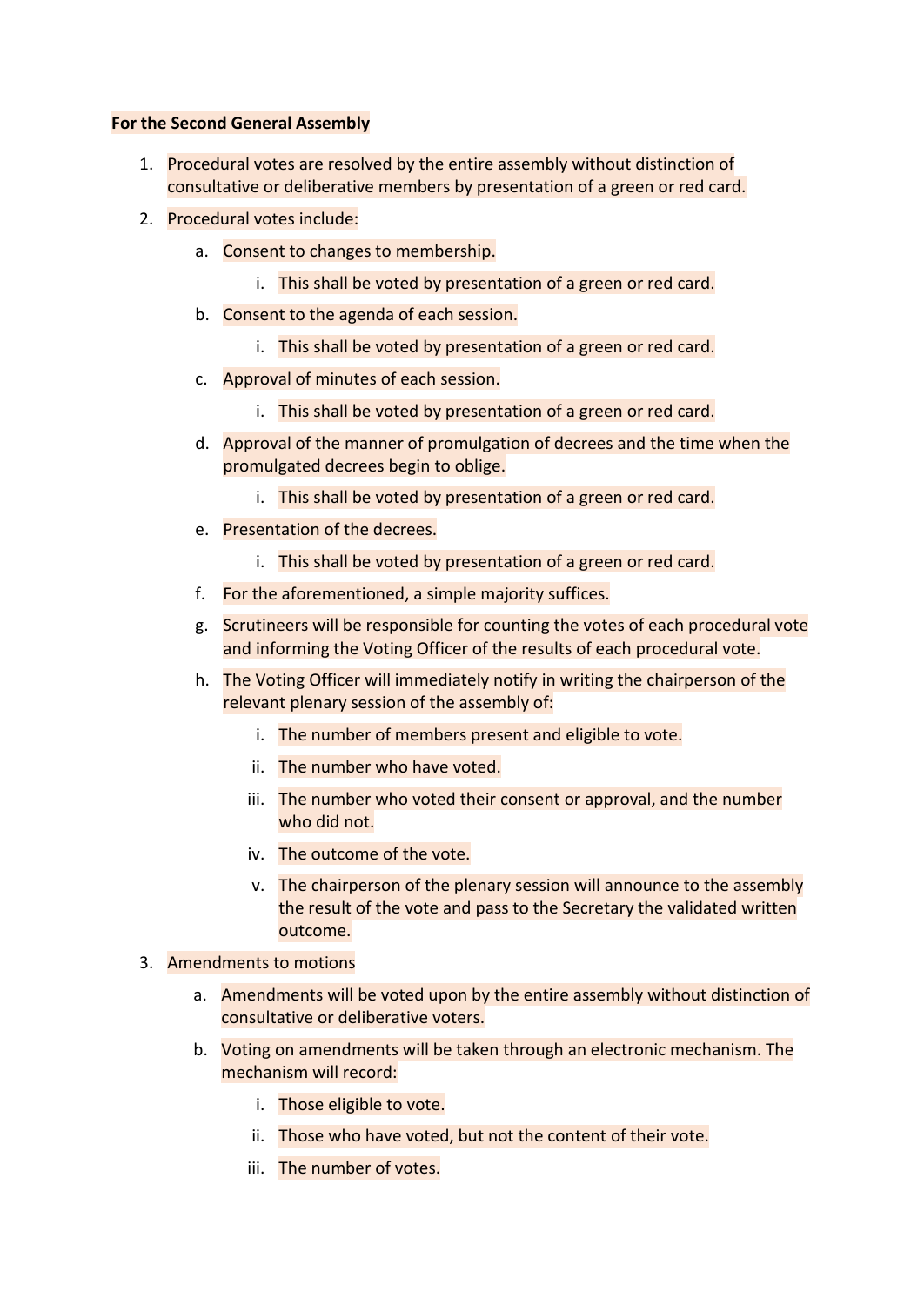- iv. The outcome of the vote.
- c. The vote will be 'placet' or 'non placet'.
- d. Amendments to motions require a qualified majority, i.e., by two thirds of those present voting 'placet'.
- e. The votes will be counted by the allocated Scrutineers and verified by the Voting Officer who is responsible for the integrity of the ballot.
- f. The Voting Officer will immediately notify directly and in writing the chairperson of the relevant plenary session of the assembly of:
	- i. The number of members present and eligible to vote.
	- ii. The number of members who voted.
	- iii. The number of votes cast for each of the two options.
	- iv. A report as to whether the required majority has been achieved.
	- v. The chairperson of the plenary session will announce to the assembly the result of the ballot and pass to the Secretary the validated written outcome.
- 4. Votes concerning the "essential purpose of particular councils" (cf Article 27, iii).
	- a. For each of the following votes listed in 4b, 4c, and 4d, members have three options for voting:
		- i. Placet (assent)
		- ii. Non placet (dissent)
		- iii. Placet juxta modum (qualified assent)
	- b. A consultative vote on a motion (without amendment or as amended).
		- i. Those with deliberative vote do not have the right of consultative voting (cf. Article 27, iv).
		- ii. A consultative vote requires a qualified majority (i.e two thirds of those eligible and present).
		- iii. A consultative vote will be taken through an electronic mechanism. The mechanism will record:
			- 1. The number of members present and eligible to vote.
			- 2. Those who have voted, but not the content of their vote.
			- 3. The total number of votes.
			- 4. The outcome of the vote.
		- iv. One Scrutineer will be appointed as a Voting Officer with responsibility for the integrity of the ballot.
		- v. The ballot will be preceded by a period of silent prayer.
		- vi. The votes will be counted by the allocated Scrutineers and verified by the Voting Officer who is responsible for the integrity of the ballot.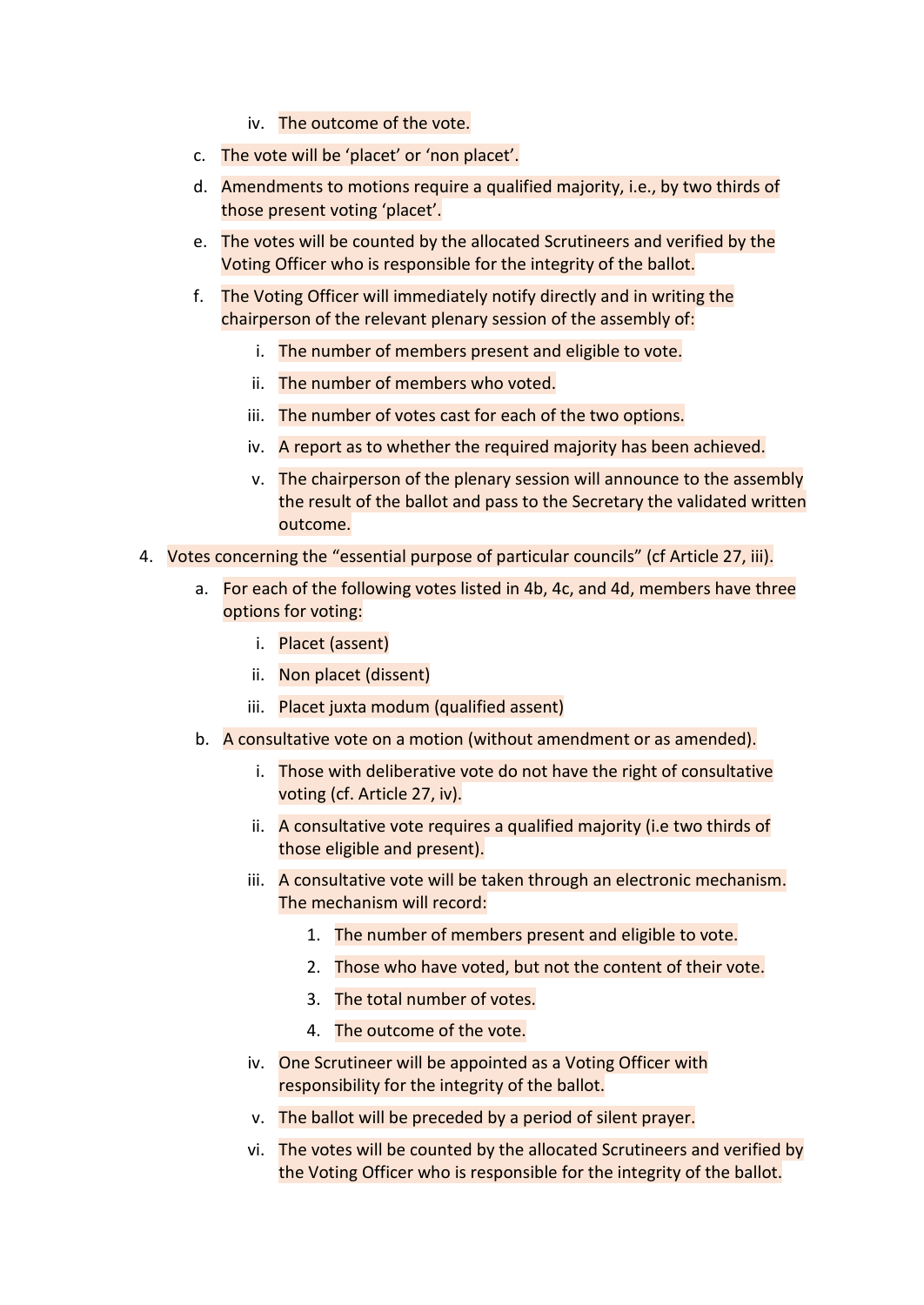- vii. The Voting Officer will immediately notify directly and in writing the chairperson of the relevant plenary session of the assembly of:
	- 1. The number of members present and eligible to vote.
	- 2. The number of members who voted.
	- 3. The number of votes cast for each of the three options.
	- 4. A report as to whether the required majority has been achieved.
	- 5. The chairperson of the plenary session will announce to the assembly the result of the ballot and pass to the Secretary the validated written outcome.
- viii. A simple majority of 'placet juxta modum' votes will be referred to the Steering Committee for consideration and adjudication.
- c. A deliberative vote on a motion (without amendment or as amended).
	- i. The deliberative vote proceeds informed, but not determined, by the consultative vote.
	- ii. A deliberative voter who is not present may send a proxy vote. The vote, however, can only be included in the consultative vote, not the deliberative vote.
		- 1. If a bishop is absent, he may give his proxy to anyone present either someone who has a deliberative vote or consultative vote. The person chosen may cast their own vote (be it deliberative or consultative) and present the proxy and vote which will be a consultative vote.
	- iii. The deliberative vote is not taken in the same session as the consultative vote.
	- iv. For validity, in accord with canon 172, a vote must be: Free; Secret; Certain; Absolute; and Determinate. Subsequently, when the Scrutineers count the votes:
		- 1. A ballot paper indicating none of the choices and left blank will be considered an abstention by the voter.
		- 2. A ballot paper with multiple choices will be considered invalid.
		- 3. If a ballot is held in which deliberative members do not cast a vote, the majority required must be of all those eligible to vote and present.
	- v. The deliberative vote will be conducted by paper and pen to ensure complete secrecy.
	- vi. The deliberative vote will be preceded by a period of silent prayer.
	- vii. The deliberative vote requires a qualified majority (i.e., two thirds of those eligible and present for the vote).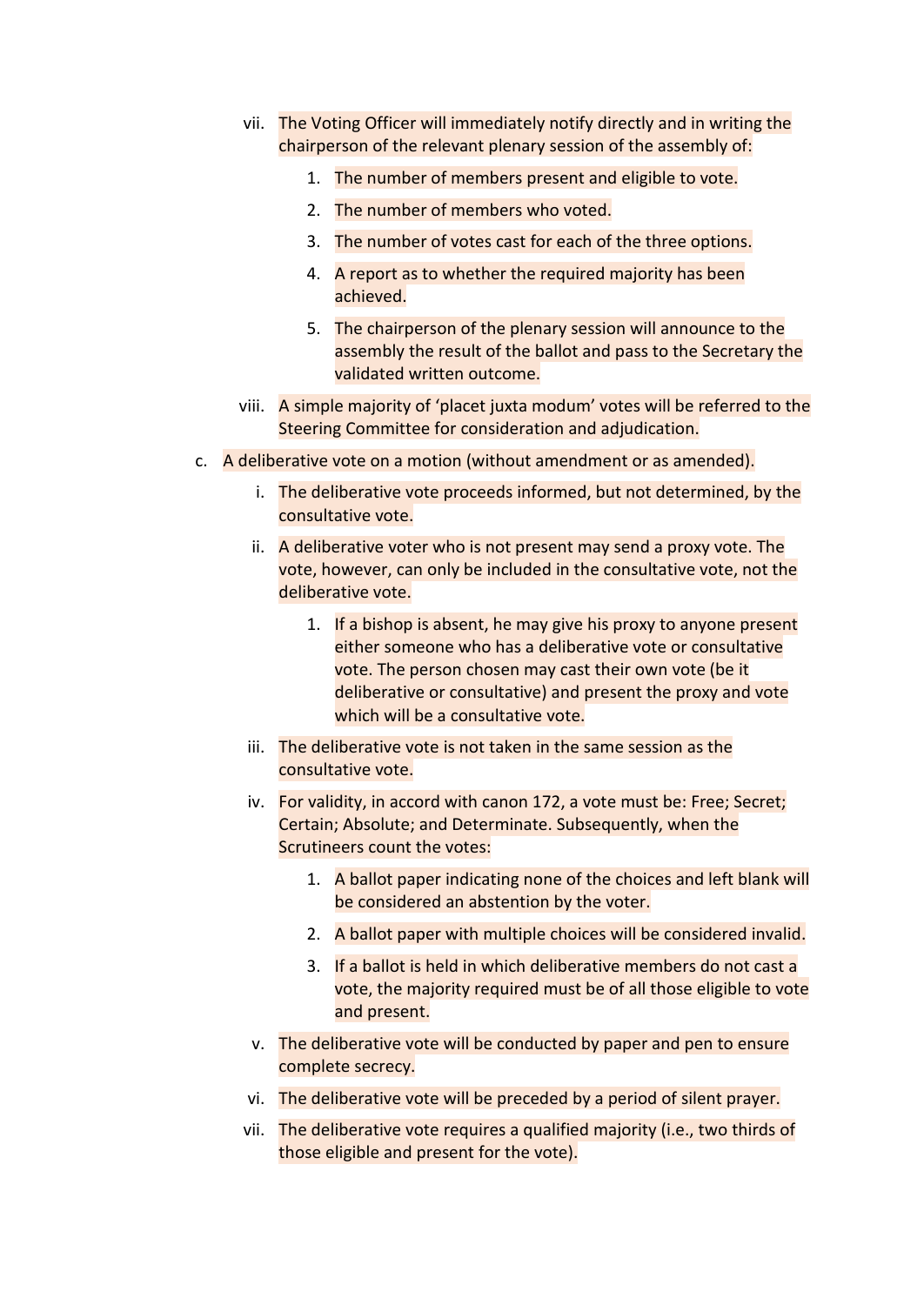- viii. The votes will be counted by the allocated Scrutineers and verified by the Voting Officer who is responsible for the integrity of the ballot.
- ix. The Voting Officer will immediately notify directly and in writing the chairperson of the relevant plenary session of the assembly of:
	- 1. The number of members present and eligible to vote.
	- 2. The number of members who voted.
	- 3. The number of votes cast for each of the three options.
	- 4. A report as to whether the required majority has been achieved.
	- 5. The chairperson of the plenary session will announce to the assembly the result of the ballot and pass to the Secretary the validated written outcome.
- x. A simple majority of 'placet juxta modum' votes will be referred to the Steering Committee for consideration and adjudication.
- d. The motion to close the Plenary Council.
	- i. Both a consultative vote and a deliberative vote are required (cf, Article 29).
	- ii. The deliberative vote follows immediately after the consultative vote.
	- iii. For the consultative and deliberative vote, a simple majority suffices (cf, Article 29).

#### **Article 28: Adjourning the Plenary Council**

At the conclusion of the First General Assembly, the President shall announce the adjournment of the Plenary Council, at the same time summoning members to resume for the Second General Assembly of the Plenary Council at the prescribed date and in the selected place (Can. 441, 4°).

**Article 29: Closing the Plenary Council** (Canon 441, 4°; Ceremonial of Bishops, Part VIII, Chapter 1, §1175)

When the work of the Plenary Council is completed, that is, at the conclusion of the Second General Assembly, a motion to close the Plenary Council should be moved. The required consultative and deliberative votes should follow, with the latter requiring a simple majority. If the deliberative vote is unsuccessful, the President shall move that the Plenary Council adjourn *sine die*, that is, with no date fixed for resumption.

The closing of the Plenary Council is performed by the President on the day indicated in the motion or, if no date is fixed in the motion, on the day appointed by the Steering Committee.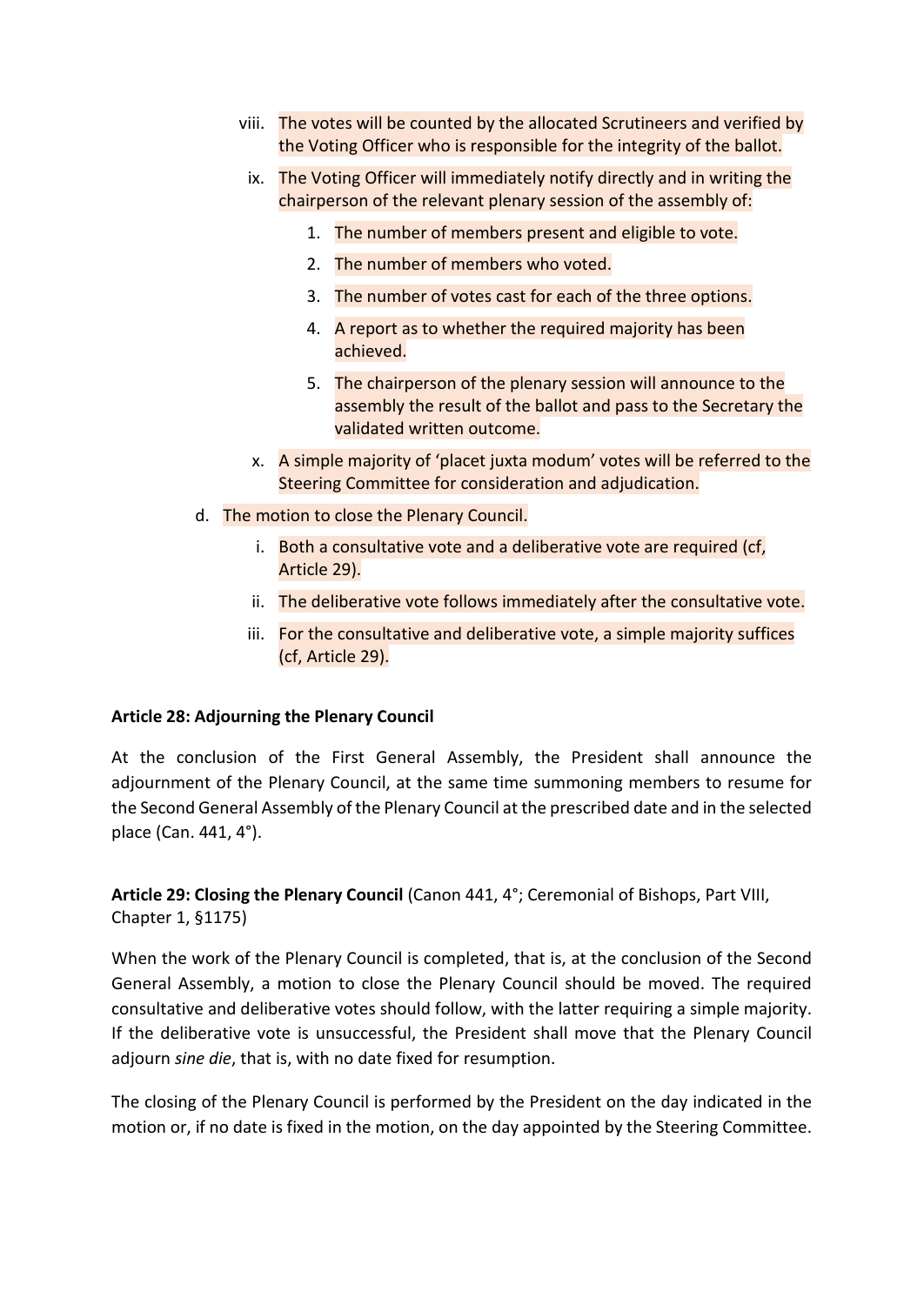In the last session of the Plenary Council, the bishop members sign the Acts of the Plenary Council. The final version of the Acts of the Plenary Council are to be approved by the Australian Catholic Bishops Conference at a plenary meeting held within one year of the closing of the Plenary Council and shall then be sent to the Apostolic See for review. The Decrees issued by the Plenary Council may be promulgated only after the Apostolic See has granted the *recognitio* (Can. 446).

The Plenary Council concludes with the celebration of Mass, at which the *Te Deum* is sung before the prayer after communion.

- 1. Prior to the conclusion of the Second General Assembly, the 685 Decrees of the Fourth Plenary Council of Australia and New Zealand will be presented to the assembly.
	- a. The presentation will include access to the full list of the 685 Decrees of the Council online, a commentary on their context, and a motion to abrogate all 685 Decrees in their entirety.
	- b. The motion will require both a consultative and a deliberative vote, with a qualified majority.
	- c. The voting on the motion to abrogate the Decrees will follow the process set out above in 4b and 4c of Article 27 (v).
- 2. A Pastoral Statement of the Fifth Plenary Council of Australia will be considered by the members for publication at the conclusion of the Plenary Council.